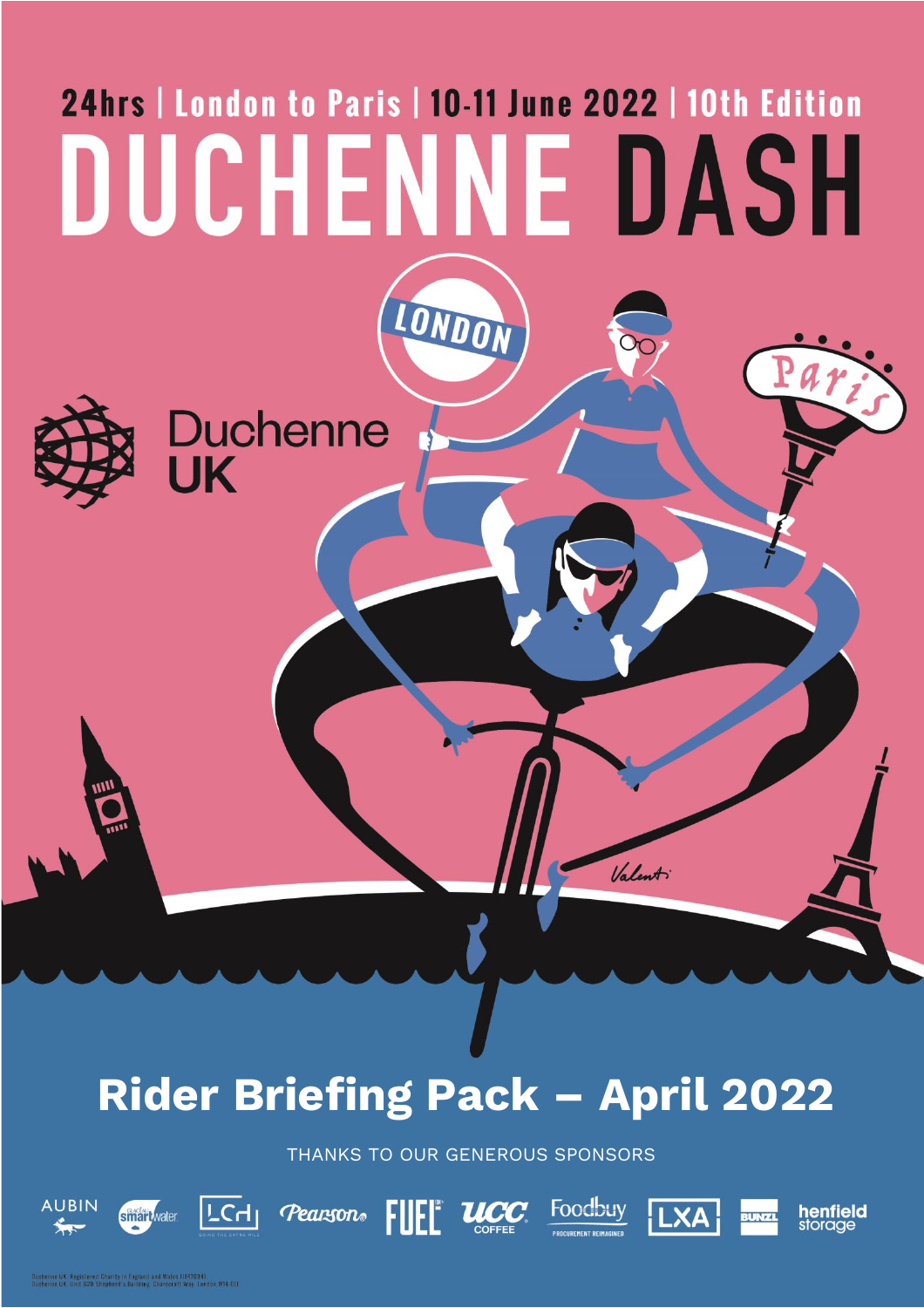

# **CONTENTS**

- 1. Welcome and thank you
- 2. Key contacts
- 3. Event information
- 4. Information documentation
- 5. Herne Hill Velodrome
- 6. On the road
- 7. Pre-departure planning
- 8. Will's Cycling Skills Session
- 9. What to pack and how
- 10. Draft schedule
- 11. Route
- 12. Bike preparation
- 13. Riding position
- 14. Ride etiquette
- 15. Puncture protocol
- 16. Sponsors
- 17. Further questions or queries

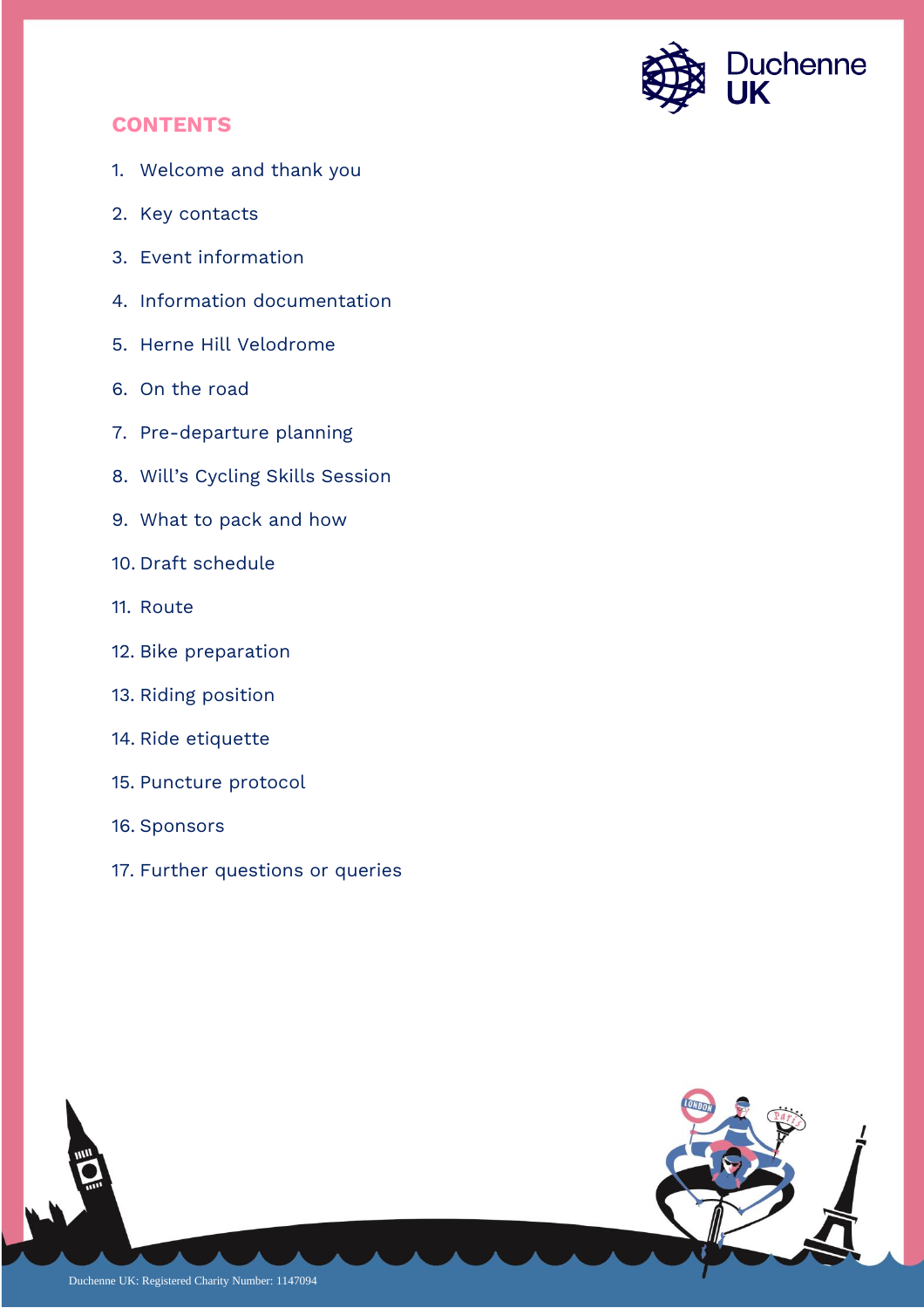

# **1. WELCOME AND THANK YOU**

This year is a huge year! We will be riding our 10th Duchenne Dash and our first back to Paris after a two-year Covid-19 enforced break. We are so excited to be getting back out on the road again and would like to take this opportunity to thank you for committing to join us on what promises to be an epic challenge!

Nine years ago, a group of 30 set out on the first Dash to Paris and it was never expected that over the coming years we'd see over 1,000 cyclists embark on this challenge, and an incredible £5.5million raised to help Duchenne UK (DUK) on its mission to end Duchenne.

The Dash is DUK's largest annual fundraiser and this is thanks to you and your commitment not only to your training, also to raising huge amounts of money to help us find new effective treatments for this generation of boys and rare girls born with Duchenne muscular dystrophy.

Welcome to 2022… and thank you. Our journey starts now!

# **2. KEY CONTACTS**

| <b>Name</b>         | <b>Organisation and role</b>                                                                            | <b>Contact details</b>                              |
|---------------------|---------------------------------------------------------------------------------------------------------|-----------------------------------------------------|
| <b>Emily Waring</b> | Duchenne UK: Dash Event<br><b>Director</b><br>Event operational and logistical<br>questions and queries | +44 (0) 7876 214 790<br>Emily.waring@duchenneuk.org |
| Alexis Gebbie       | Duchenne UK: Fundraising<br>Manager<br>Fundraising queries and general<br>charity information           | +44 (0) 7791 747 389<br>Alexis@duchenneuk.org       |

# **3. EVENT INFORMATION**

| <b>Event</b>                                          | Duchenne Dash 2022                                                                                                                                                                                                                                             |  |  |
|-------------------------------------------------------|----------------------------------------------------------------------------------------------------------------------------------------------------------------------------------------------------------------------------------------------------------------|--|--|
| <b>Event Dates</b>                                    | Friday 10 <sup>th</sup> and Saturday 11 <sup>th</sup> June 2022                                                                                                                                                                                                |  |  |
| <b>Event Director</b>                                 | Emily Waring: +44 7876 214 790                                                                                                                                                                                                                                 |  |  |
| <b>Departure venue</b>                                | Herne Hill Velodrome, 104 Burbage Rd, London, SE24<br>9HE                                                                                                                                                                                                      |  |  |
| <b>Arrival and departure</b><br>times from Herne Hill | Arrival and departure times will be staggered by<br>$\bullet$<br>group<br>We will ask riders to select their preferred group,<br>$\bullet$<br>based on cycling speed at the end of April. For<br>more information on group selection and speeds<br>see page 10 |  |  |
| <b>Finish location</b>                                | Place Jacque Rueff, Paris                                                                                                                                                                                                                                      |  |  |
| <b>Estimated ride end</b>                             | Saturday 11 <sup>th</sup> June: Approx. 17:00-17:30 (French time)                                                                                                                                                                                              |  |  |

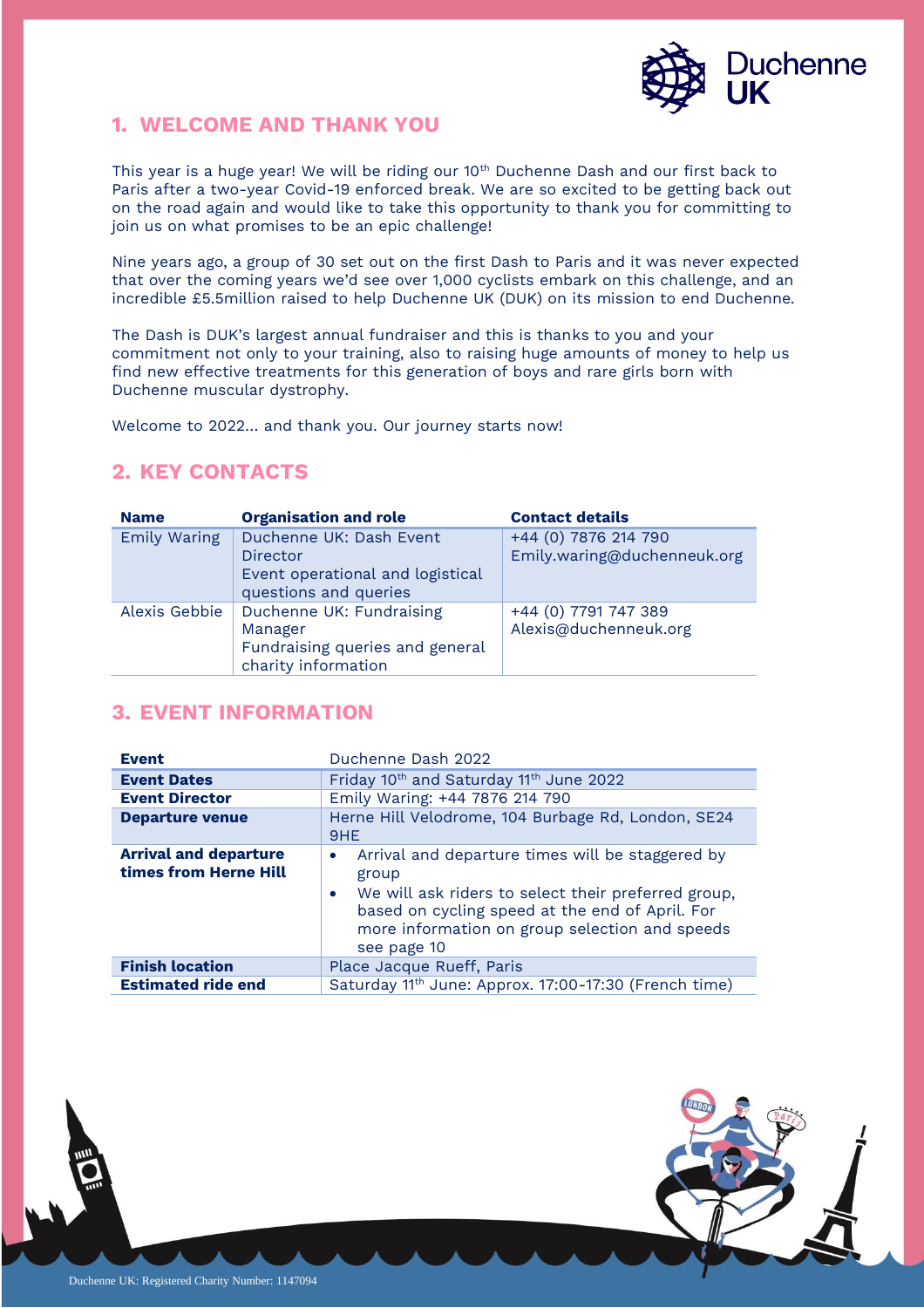#### **Covid-19**



- We will take all the necessary precautions to ensure that the Duchenne Dash is delivered safely.
- Anyone experiencing any Covid-19 symptoms should take a lateral flow test to confirm a diagnosis. If this is negative, you are welcome to attend.

**If you have Covid-19 symptoms and do not wish to take a lateral flow test, we kindly ask you not to attend the event.**

Please see page 8 for further information about Covid-19 requirements for entry into France.

#### **NHS Covid Pass**

Please ensure you have your vaccination records accessible via the [NHS Covid Pass.](https://www.gov.uk/guidance/nhs-covid-pass) You can either have access to this digitally, or as a printed letter.

We have been advised that having this paperwork available as a hardcopy can speed up the checking process.

#### **Newhaven to Dieppe ferry**

We will take the overnight ferry sailing from Newhaven to Dieppe. Cabins are not provided, so you will be required to find a seat or some floor space to get some sleep.

#### **Please note:**

- DFDS Seaways operates a route wide face coverings policy on all their vessels. All guests (except those who are medically exempt) must wear a face covering at check-in, whilst boarding, during disembarkation and whilst moving around the vessels. This applies for both foot and car passengers, as well as freight drivers.
- More information on the DFDS Seaways Covid-19 policy can be found [here](https://www.dfds.com/en-gb/passenger-ferries/corona-virus/updates/uk-france)

It is recommended you pack a sleeping bag, roll mat, eye mask and ear plugs to make your night as comfortable as possible. See page 14 for more guidance on what kit and equipment to pack.

#### **Return Eurostar**

Return journeys from Paris to London via Eurostar have now been booked and allocated via your selection on your Dash registration form. You will have chosen one of following options:

| <b>Departure date</b> | <b>Departure time from Paris</b><br><b>Gard de Nord</b>                | <b>Arrival time into London</b><br><b>St Pancras International</b> |
|-----------------------|------------------------------------------------------------------------|--------------------------------------------------------------------|
| Sunday 12th June 2022 | 13:03                                                                  | 14:39                                                              |
| Sunday 12th June 2022 | 17:03                                                                  | 18:32                                                              |
| <b>Not required</b>   | This confirms you will make your own travel<br>arrangements from Paris |                                                                    |

#### **Please note**

- Eurostar's policy includes the mandatory wearing of face coverings at all their stations and when onboard their trains. This includes fully vaccinated passengers. More information on the Eurostar Covid-19 policy and requirements for travel, can be found [here](/Users/emilywaring/Documents/Duchenne%20UK/Duchenne%20UK%20New%20-%20DASH/Dash%202022/Briefing%20documents/April/Riders/•%09https:/www.eurostar.com/uk-en/travel-info/travel-safe-with-eurostar/keeping-you-safe)
- Please contact  $Emily, warning@duchenneuk.org$  with any questions or queries your return travel arrangements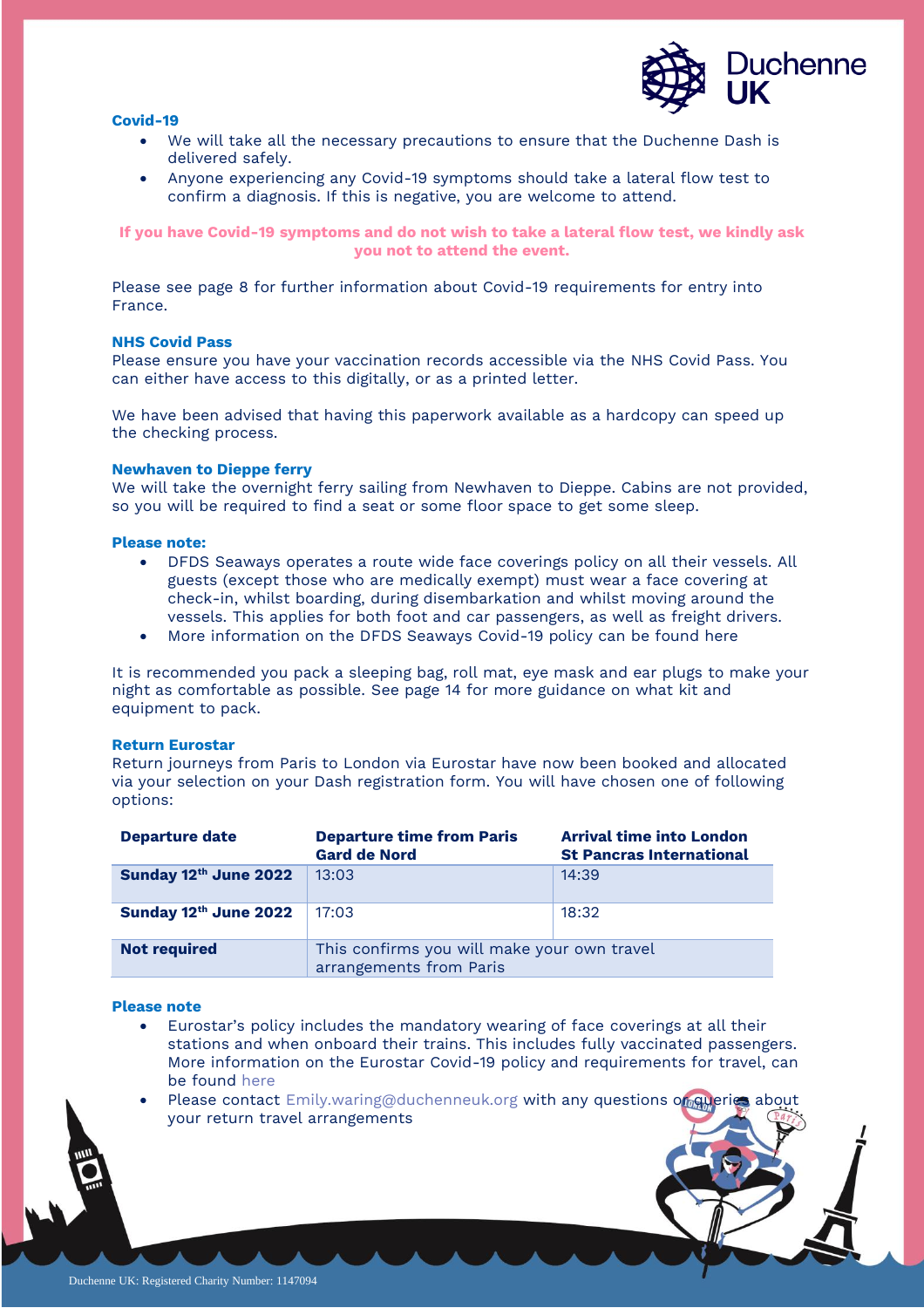

#### **Bikes on Eurostar**

- At present it is not possible to take bikes on Eurostar. See [Eurostar guidance](https://www.eurostar.com/uk-en/travel-info/travel-planning/luggage/bikes) for more details.
- If this changes in the coming months and you wish to take your bike back on Eurostar, rather than use the dedicated Dash bike return service, you will need to contact Eurostar directly and make these arrangements

#### **Face coverings in France**

Please be advised that face coverings are compulsory on all public transport in France, as well as in taxis and private hire vehicles without a plexiglass screen.

#### **Hotel in Paris**

Hotel accommodation in Paris has been arranged for one night, Saturday 11<sup>th</sup> June, including breakfast at:

#### **Pullman Paris Eiffel Tower**

18 avenue de Suffren (entrance from 22 rue Jean Rey) 75015 PARIS

This hotel will also host the gala dinner, which will take place on Saturday evening in Paris.

<http://www.accorhotels.com/gb/hotel-7229-pullman-paris-eiffel-tower/index.shtml>

#### **Please note**

- Accommodation is arranged on a twin-sharing basis. If you'd like to request to share with someone specific, please email [emily.waring@duchenneuk.org](mailto:emily.waring@duchenneuk.org) before 14<sup>th</sup> May
- If you are participating with your partner/husband/wife double rooms will be allocated as standard

#### **Gala dinner**

The Dash Gala Dinner will take place on Saturday evening, following our arrival into Paris. It will take place in the same hotel where accommodation has been arranged

#### **Pullman Paris Eiffel Tower**

18 avenue de Suffren (entrance from 22 rue Jean Rey) 75015 PARIS

<http://www.accorhotels.com/gb/hotel-7229-pullman-paris-eiffel-tower/index.shtml>

The dinner will start at around 20:00. The dress code is smart casual.

#### **Partners in Paris**

If you have requested for your partner to join you in Paris and attend the gala dinner, you would have already received information about this. Please contact [Emily.waring@duchenneuk.org](mailto:Emily.waring@duchenneuk.org) with any further questions or queries.

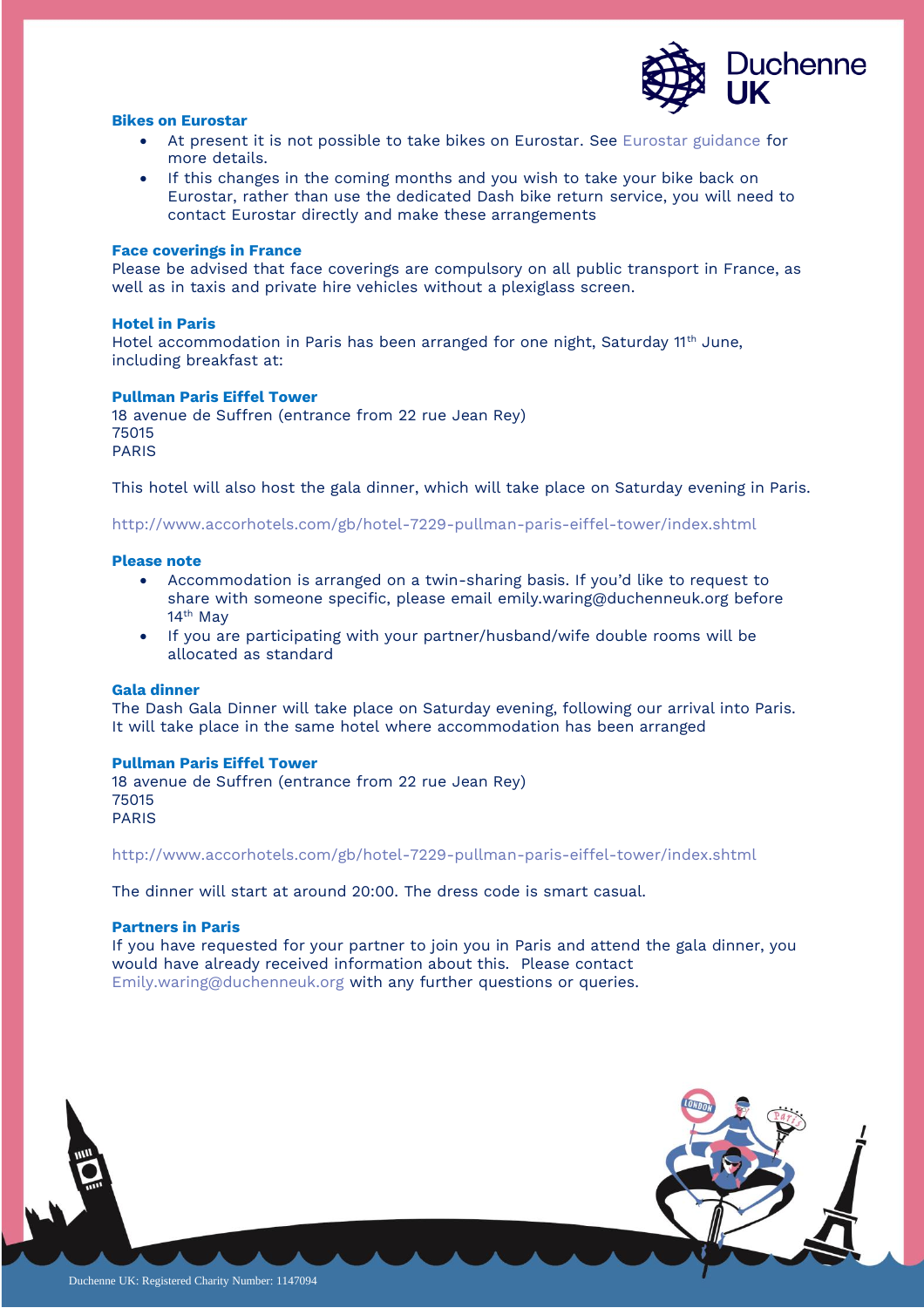

#### **Bike return, transport and collection**

Our amazing sponsors, [Bunzl Catering Supplies,](https://www.bunzlcatering.co.uk/) will arrange for all bikes to be collected from the end of the ride in Paris and taken back to London, where they will be stored by awesome partners, [Henfield Storage](https://www.henfieldstorage.co.uk/self-storage/london) until you collect them.

All bikes will be:

- Collected directly at the end of the ride, before you head to the hotel
- Transported back to London in secure, insured transport
- Available for collection from 08:30 on Tuesday 14<sup>th</sup> June 2022 from Henfield Storage (address below)

#### **All bikes MUST be collected from the below address NO later than Sunday 19th June**

| <b>Location of bike storage</b>            | <b>Opening times</b> |  |
|--------------------------------------------|----------------------|--|
| Henfield Self-Storage                      | Opening times:       |  |
| Unit 4 Shield Drive, Brentford             | Mon-Fri: 8:30am-5pm  |  |
| London, TW8 9EX                            | Sat: 9am-1:30pm      |  |
| https://www.henfieldstorage.co.uk/storage- | Sun: 9am-11:30am     |  |
| units/chiswick                             |                      |  |

#### **Refreshments and food**

Substantial meals will be provided throughout the ride, along with well-stocked rest stops with an extensive selection of snacks and drinks to keep you fuelled on your journey.

| <b>Friday</b>    |                                                                                                                                                                                      |
|------------------|--------------------------------------------------------------------------------------------------------------------------------------------------------------------------------------|
| Lunch            | Provided when you arrive at Herne Hill, before hitting the road                                                                                                                      |
| Dinner           | Hot meal will be served in Newhaven, before boarding the<br>ferry                                                                                                                    |
| <b>Saturday</b>  |                                                                                                                                                                                      |
| Fuel 10K         | Provided in Newhaven, but it recommended that you save                                                                                                                               |
| Breakfast bags   | them and eat them in the morning before disembarking the<br>ferry. This is the only food that will be provided before our<br>first rest stop at around 06:30am (or 36KM from Dieppe) |
| <b>Breakfast</b> | A full continental breakfast will be provided at the second rest<br>stop in France, at approximately 80KMs from Dieppe                                                               |
| <b>Lunch</b>     | A sandwich and a tarte will be provided at the final re-group<br>rest stop, approximately 160KMs from Dieppe                                                                         |

The following Dash sponsors play a huge part in donating the majority of the food and drink we enjoy throughout the ride:

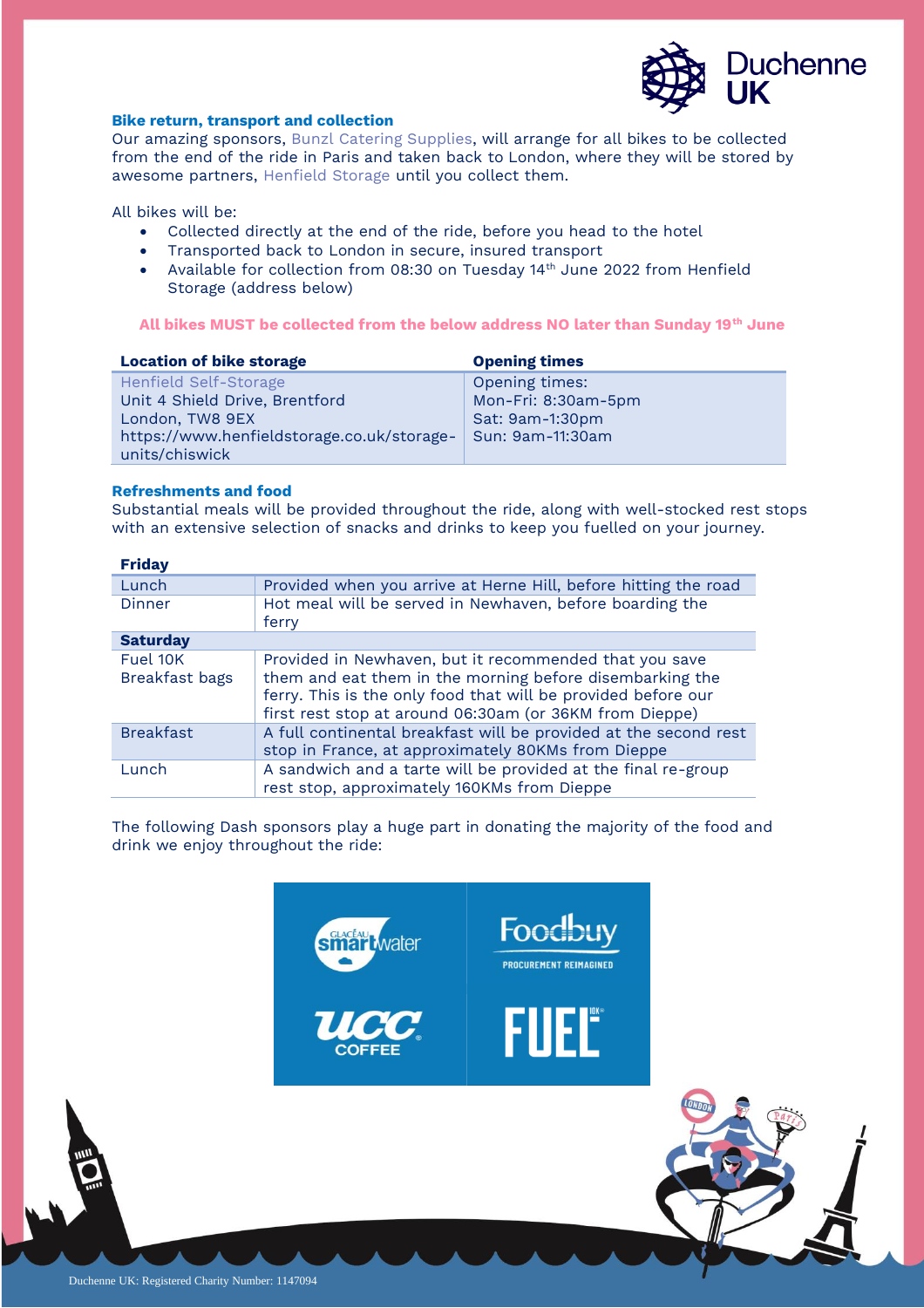

#### **[FUEL10K](https://fuel10k.com/)**

Dash sponsors and breakfast specialists, [FUEL10K](https://fuel10k.com/) are providing delicious and nutritious breakfast bags for our early Saturday morning start in France. They have also helped us prepare a useful Nutrition Guide, outlining information about how to fuel yourself for a long ride. Check out our Rider Toolkit for more information.

#### **Dietary requirements**

Dietary requirements have been noted and suitable alternatives will be arranged where required.

#### **Please note**

• If you have any preferred energy gels/sachets/bars, electrolyte/isotonic drinks it is recommended you bring these with you. They will need to be carried in your day bag/on your person.

#### **Cycle jersey**

You will receive a limited-edition Dash jersey in your registration pack, which you will collect at registration at Herne Hill.

We kindly request that your wear your jersey for at least the start and finish of the event so you all look fab for our photos.

#### **Kit list and packing advice**

A breakdown of bag/luggage requirements and full packing lists are detailed on pages 14- 16, please review these requirements carefully.

#### **Mobile phones**

Please ensure you have your mobile phone on you at all times, and ensure it is activated to work in Europe.

# **4. IMPORTANT DOCUMENTATION**

#### **Please read this section very carefully:**

**EVERYONE** participating in the Duchenne Dash MUST have the following documents.

#### • **A valid passport**

**Please ensure you have a valid passport.** All passports are required to have at least 6 months validity, if you need to renew your passport, you are required to submit the new details to [Emily.waring@duchenneuk.org](mailto:Emily.waring@duchenneuk.org) no later than the 8<sup>th</sup> May 2022.

For more information about passports go to: <https://www.gov.uk/browse/abroad/passports>

#### • **UK Global Health Insurance Card (UK GHIC)**

Formally the European Health Insurance Card EHIC: this is still accepted if valid, if it has expired, please replace with a UK GHIC card

**Or/** 

#### **A UK European Health Insurance Card (UK EHIC):**  If you have rights under the Brexit Withdrawal Agreement

For more information [https://www.nhs.uk/using-the-nhs/healthcare-abroad/apply](https://www.nhs.uk/using-the-nhs/healthcare-abroad/apply-for-a-free-uk-global-health-insurance-card-ghic/)[for-a-free-uk-global-health-insurance-card-ghic/](https://www.nhs.uk/using-the-nhs/healthcare-abroad/apply-for-a-free-uk-global-health-insurance-card-ghic/)

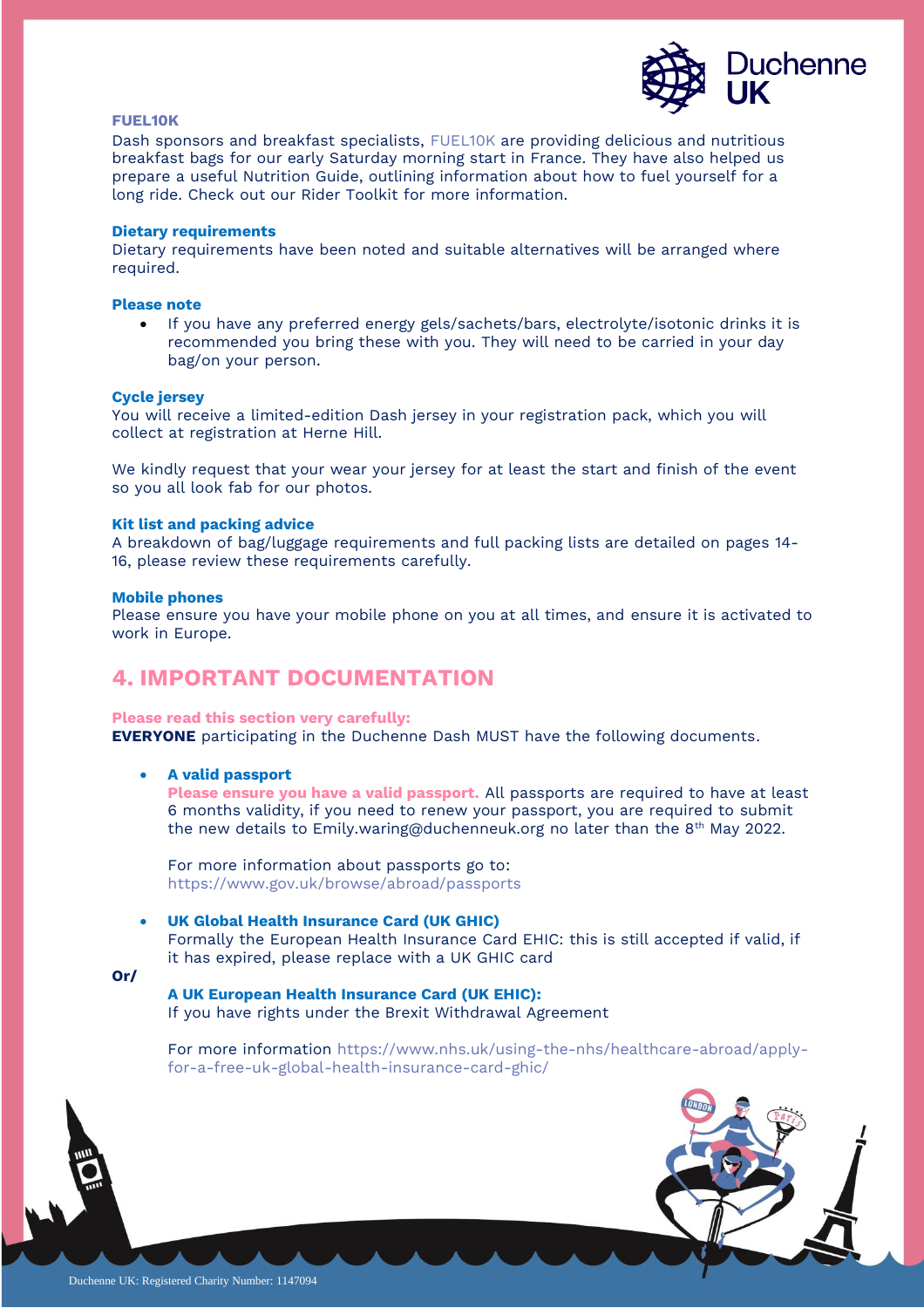

#### • **Covid-19 Proof of vaccination for entry to France**

From 31 March 2022, fully vaccinated travellers from the UK aged 12 and over must provide proof of vaccination upon entry into France.

According to the [Foreign, Commonwealth and Development office Travel Advice for](https://www.gov.uk/foreign-travel-advice/france/entry-requirements)  [France,](https://www.gov.uk/foreign-travel-advice/france/entry-requirements) proof of vaccination status is defined as followed:

France will accept the UK's proof of [COVID-19 recovery and vaccination record](https://www.gov.uk/guidance/demonstrating-your-covid-19-status) at the border. The French Government recognises any vaccination certificates which conform to EU norms. This means a final dose must have been administered at least 7 days prior to travel for Oxford/AstraZeneca, Pfizer/BioNTech, Moderna or 28 days after a second dose of Johnson & Johnson**.** For details on how to demonstrate COVID-19 status in domestic settings in France, see the [Coronavirus page.](https://www.gov.uk/foreign-travel-advice/france/coronavirus#public-spaces-and-services)

**Please note:** NHS appointment cards from vaccination centres is not designed to be used as proof of vaccination and should not be used to demonstrate vaccine status.

For travellers aged 18 and over, France will recognise you as 'vaccinated' for entry purposes if you completed your initial vaccine course within the last 9 months. If more than 9 months have elapsed since your initial course, and you did not have a booster in that 9-month period, you will be considered as unvaccinated and must follow the separate rules detailed below

#### **Or/**

#### **If you are not fully vaccinated**

From 31 March 2022, travellers from the UK aged 12 years and over who are not fully vaccinated need to provide the following for entry into France:

• A negative PCR test result taken within 72 hours or an antigen test result taken within 48 hours pre-departure.

Further information can be found on the [French government's website](https://www.interieur.gouv.fr/covid-19-deplacements-internationaux) (in French) and the [French Embassy in the UK's website](https://uk.ambafrance.org/COVID-19-rules-for-travel-between-France-and-the-UK-28918#t1-Travelling-from-the-UK-to-France) (in English).

You may also be asked to complete the [EU-PLF form](https://app.euplf.eu/#/) before boarding

#### **Please note**

• You should not use the NHS testing service to get a test in order to facilitate your travel to an-other country. You should arrange to take a private test from a private [coronavirus testing provider.](https://www.gov.uk/government/publications/list-of-private-providers-of-coronavirus-testing/list-of-private-providers-of-coronavirus-testing) Test results must be certified by an approved private test provider to be accepted.

#### **BREXIT VISA entry requirements**

The below is applicable to those travelling on a **FULL British Citizen** passport. Should you be travelling on an alternative passport, please ensure you have the right access/visa documentation to enter France for this event.

Under the Brexit Withdrawal Agreement, the rules for travelling or working in European countries changed on 1 January 2021:

• You can travel to countries in the Schengen area, which France is part of, for up to 90 days in any 180-day period without a visa. This applies if you travel as a tourist, to visit family or friends, to attend business meetings, cultural or sports events, or for short-term studies or training. Find more information [here.](https://france-visas.gouv.fr/en_US/web/france-visas/welcome-page)

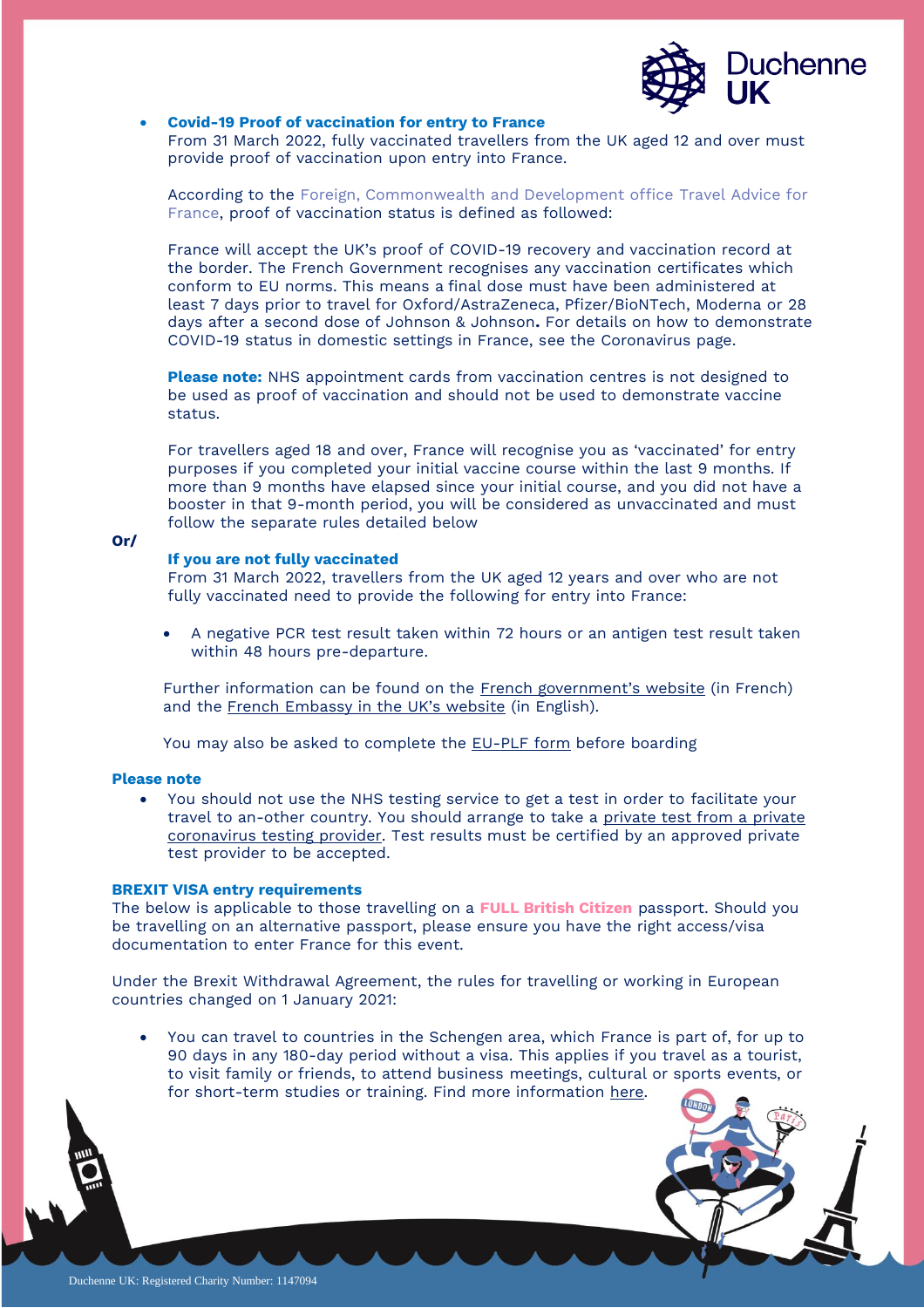

#### **Please note**

- It is your responsibility to make sure you have the correct and valid documentation to enter France
- If you do not, and are turned away by immigration services, Duchenne UK will be unable to assist and you will be required to make your own way home

#### **Public Liability Insurance**

Duchenne UK has made suitable provisions to ensure the correct Public and Event Liability Insurance is in place, which covers all riders, employees and volunteers.

#### **Travel insurance**

A travel insurance policy is in place, which covers everyone involved in the ride. This policy covers personal affects up to the cost of £250.00 per person. If you want your bike to be covered and it is worth more than £250.00, you will need to arrange your own insurance, see below for more information.

#### **Bicycle Insurance**

If you are looking for further insurance to cover your bike, long term Dash partners, Yellow Jersey are offering all Dashers a 15% discount on their annual and short-term bicycle insurance policies. What's more, they will help support your vital fundraising efforts by donating a further 10% of every policy to DUK.

For participation in the Dash, bikes can be covered on *either* a short term or *annual* [Performance](https://www.yellowjersey.co.uk/performance/?ref=duchenneuk) or [Ultimate p](https://www.yellowjersey.co.uk/ultimate/?ref=duchenneuk)olicy. Cover includes as standard:

- Crash and accidental damage
- Vandalism
- Theft
- Public Liability
- £250 accessories
- Cover in Europe and worldwide
- Cover during sportives and races
- *Bikes up to £15,000 value*

Yellow Jersey's policies can cover your kit all year round for commutes and club runs, training rides and races. Additional benefits of an annual policy include:

- 60% multibike discount for insuring all the bikes in your home on one policy
- Free DNA+ security marking kit for theft prevention worth £36
- 25% renewal discount even if you make a claim

10% of your premium will be donated to DUK.

Visit [yellowjersey.co.uk](https://www.yellowjersey.co.uk/?ref=duchenneuk) to get a quote using code **DUCHENNE**. You can direct any questions to [support@yellowjersey.co.uk](mailto:support@yellowjersey.co.uk) or call 0333 003 0046.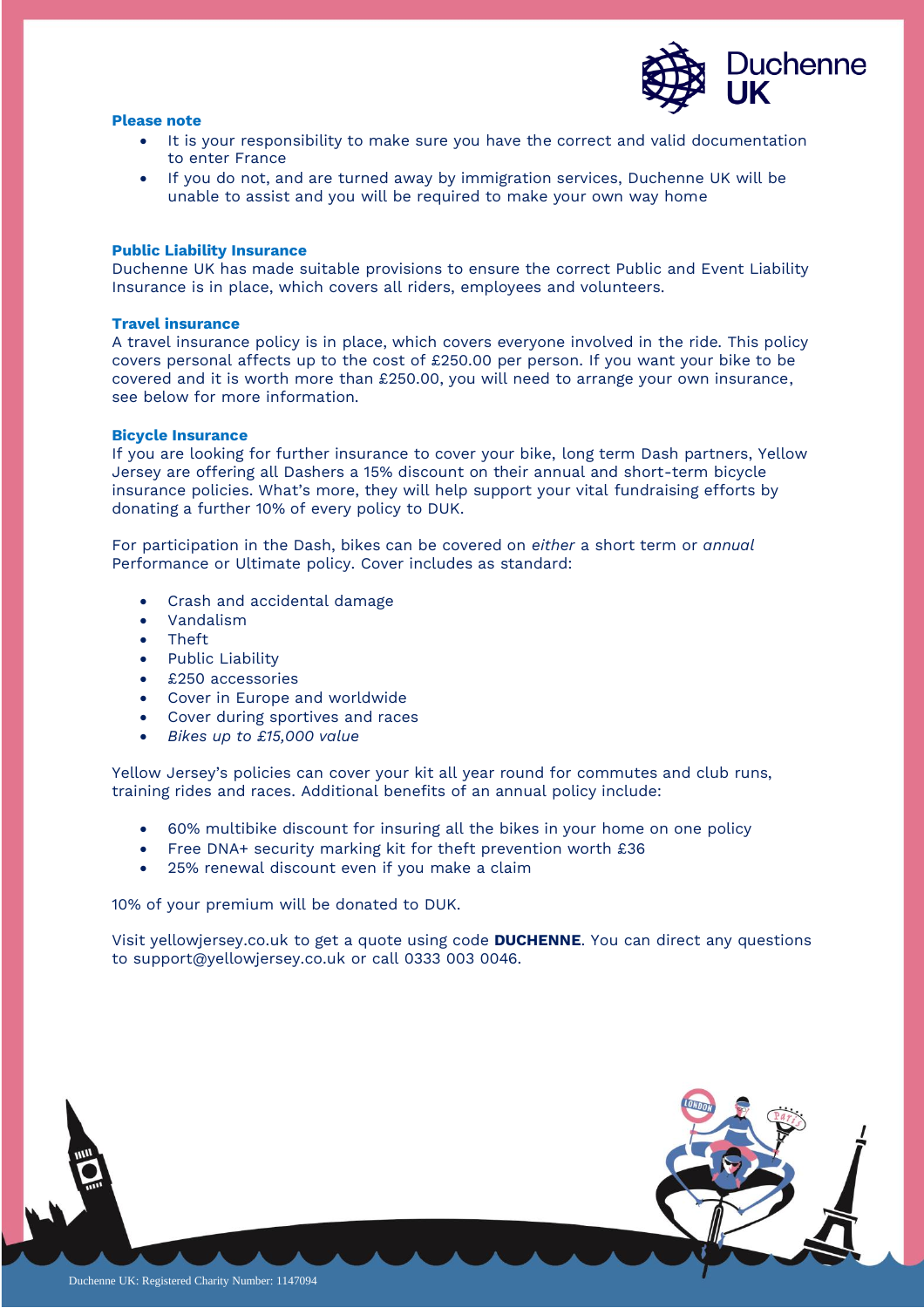

# **5. HERNE HILL VELODROME**

The Duchenne Dash will depart from the iconic Herne Hill Velodrome, located in SE London.

#### **Address**

- Herne Hill Velodrome, 104 Burbage Rd, London SE24 9HE, UK
- [https://www.hernehillvelodrome.com](https://www.hernehillvelodrome.com/)

#### **Arrival and registration**

Everyone will be allocated an arrival time on the morning of Friday  $10<sup>th</sup>$  June. Arrival times will be confirmed in a final briefing pack, which will circulate in late May.

Here you will be given your registration pack and Dash kit and you will then be guided through sorting out your bike and kit ready for the ride departure at 1pm.

A hot lunch will be served throughout the morning.

It is kindly requested that you respect your allocated arrival time as this will help us manage and execute an efficient registration, ensuring everyone is ready to depart on time.

#### **Parking**

There is no parking available at Herne Hill Velodrome, so it is asked that you arrive at the venue by public transport or taxi.<https://www.hernehillvelodrome.com/faq/#travel>

# **6. ON THE ROAD**

#### **Paced speed groups**

Our aim is to produce a steady, well-paced, safe and enjoyable ride, and that we make it to Paris in good time, all together. To this end, all cyclists will be required to join one of our paced speeds groups. It will be compulsory to cycle within one of these groups, throughout the duration of the ride.

#### **It is important to remember that the Dash is NOT a race and that we all arrive into Paris at the same time.**

We will offer **four** paced groups, each cycling at slightly varying pre-assigned speeds to suit all abilities. The aim of these groups is to enable you to cycle at a pre-determined speed, which will help you with your training and also help you pace yourself effectively to get the most out of the ride. These groups will be managed by our wonderful, very experienced Ride Captains.

There are huge benefits to cycling in a peloton, including the obvious advantages of slipsteaming and drafting. Riding in the middle of a well-developed group can allow for a significant reduction in drag (10-15%) which in turn allows for considerable conservation in energy (and after a night sleeping on the floor on the ferry, you'll want to conserve all the energy you can!)

You are required to select the group which best represents your average cycling speed and ability over a set distance of 200 miles / 300KM (the distance of the Dash). The groups will ensure that everyone is cycling at a similar speed and ability, and that the ride moves at a good, fluid and continual pace.

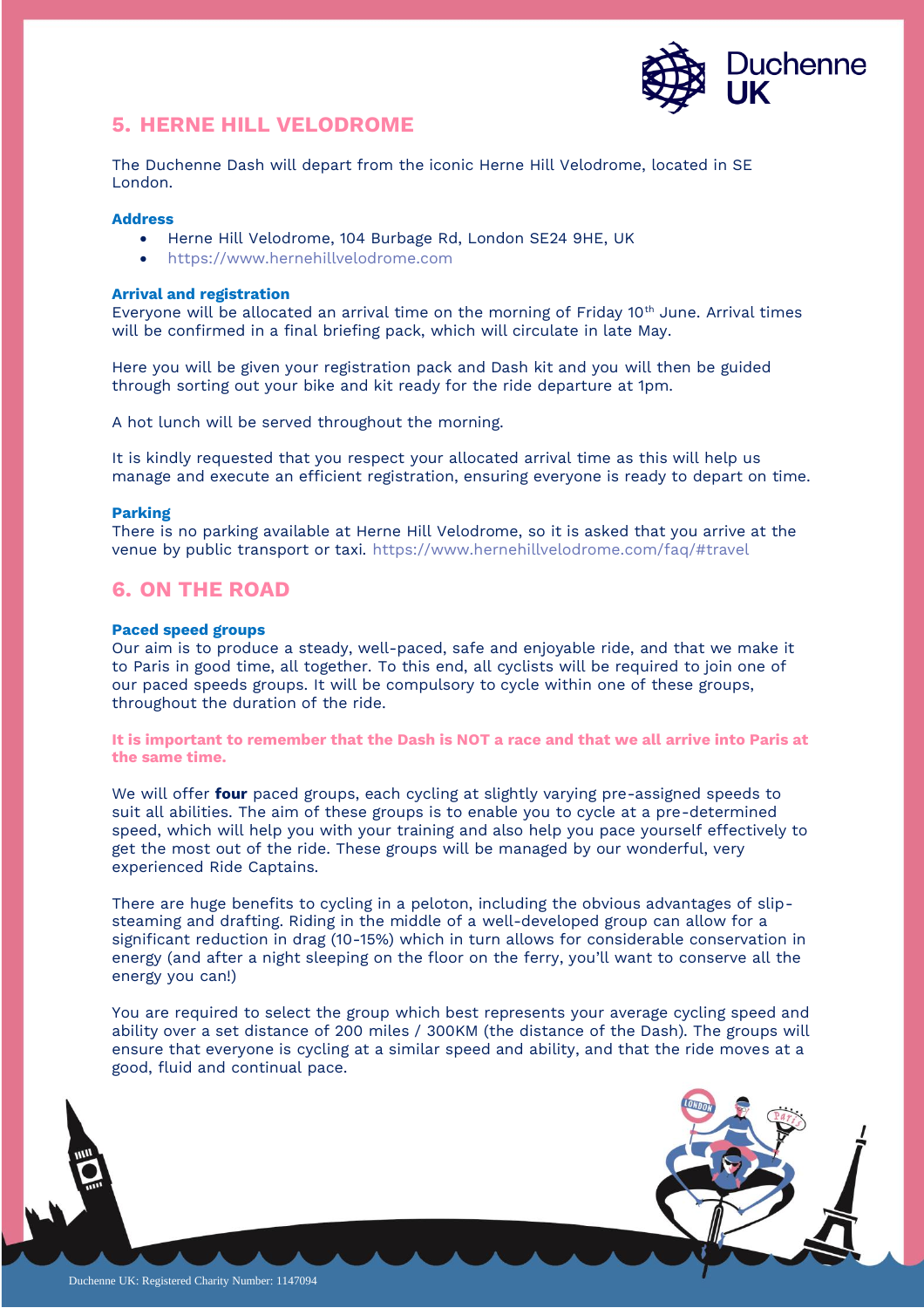

For health and safety reasons, it will NOT be possible to change groups at the start, so it is important that you think carefully about this and submit the most accurate speed for you.

The group speeds offered will be:

| Red         | Strong and steady riders, who cycle a lot at club level<br>Average speed expected/required: 17mph/27kph                                                            |
|-------------|--------------------------------------------------------------------------------------------------------------------------------------------------------------------|
| Green       | Confident riders, who get out as regularly as they can and enjoy a good<br>blast<br>Average speed expected/required: 16mph/25kph                                   |
| Yellow      | Determined riders, who have some experience in the saddle but<br>haven't clocked up as many KMs as they'd intended<br>Average speed expected/required: 15mph/23kph |
| <b>Blue</b> | Tenacious riders, who might be at the start of their cycling career and<br>are improving with every ride<br>Average speed expected/required: 14mph/22kph           |

#### **Cycling as a team**

If you are cycling as part of a team and wish to all cycle together in the same group, please liaise with your team leader so you all submit the same group speed.

#### **Please note**

- Teams do not have to cycle together; this is totally up to you.
- **[Please select your group speed here](https://forms.gle/wkH189nNhhe4jvDJ8)**

#### **Ride captains**

Each group will be allocated four Ride Captains, who will stay with and support that group for the entirety of the ride.

Ride Captains will mentor and motivate riders during the ride and provide assistance for the smooth running of the event, such as, but not limited to: directions, peloton etiquette, drink breaks, advice and endless enthusiasm.

The Duchenne Dash Ride Captains are all volunteers, who love cycling! Their participation and support is pivotal to successful and safe delivery of an enjoyable ride.

Riders will be introduced to their Ride Captains on arrival at Herne Hill.

#### **Mechanics**

Each group will be supported by a fully equipped mechanic, who will ensure comprehensive mechanical support is available to all riders at all times. These mechanics will also be available at Herne Hill to help with any last-minute fine-tuning, as well as throughout the ride at all rest stops.

#### **Please note**

- Should you incur any mechanical fault more complicated than a puncture/wheel change, this will be required to be fixed on-the-go and NOT at the side of the road. Cyclists will be mounted up into the mechanics van, the bike will be fixed and then you will be dropped off at the next safe point to join the rest of your group
- The cost for any extra parts will fall to the individual to cover, so please being a credit card/cash in case you need to settle any costs

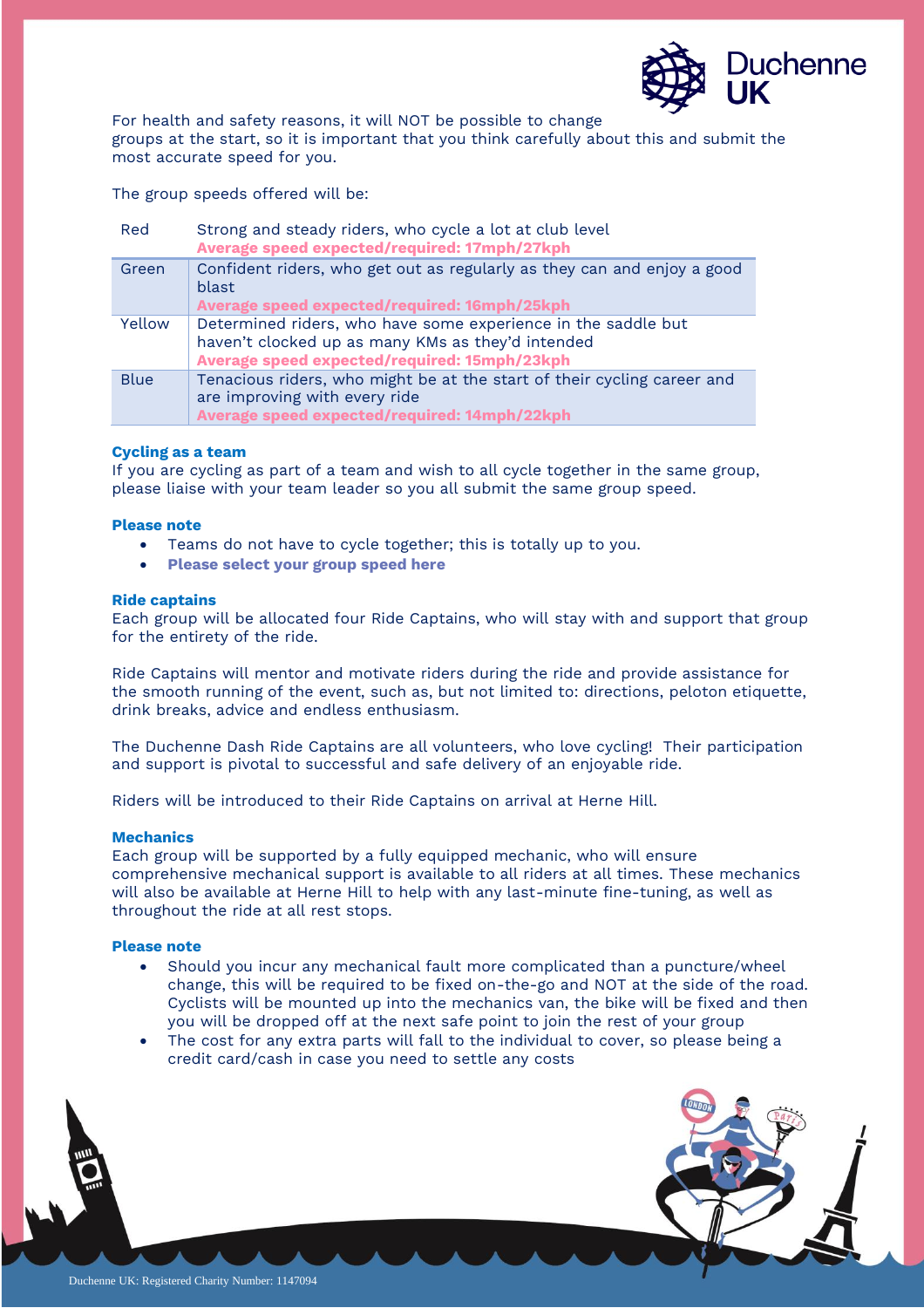

#### **Medics**

Each group will be supported by a medic who will be available in the event of any accident or incident. In the event of a serious accident, the organisers will contact the emergency services.

#### **Support team and support cars**

Each group will be assigned its own lead support car which will travel with the group throughout the duration of the ride. These vehicles will carry your day bags which you can access at rest stops and will also be available for anyone who needs a rest.

We have a wonderful support team, most of whom have been involved with the Dash for many years. They are all volunteers and will be happy to help and support all our cyclists throughout the event.

# **7. PRE-DEPARTURE PLANNING**

#### **REMINDER of important documentation required**

- Passport (with at least 6 months validity)
- Any required visa paperwork to enter France
- NEW UK Global Health Insurance Card (GHIC) or EHIC card if still valid (see page 7 for more info)

Below are a few lists outlining kit and equipment which should be considered when packing for the Dash:

#### **Recommended cycle clothing**

| Bike helmet: Compulsory use at all                                                     | A couple of sets of clothing: Jerseys,  |
|----------------------------------------------------------------------------------------|-----------------------------------------|
| times                                                                                  | shorts, under-vest, socks               |
| Cycle/cleats shoes: Trainers and flat                                                  | Long sleeve jersey, gilet, rain jacket  |
| pedals not recommended                                                                 | (water and wind proof)                  |
| Bike lights (front and rear): needed for                                               | Arm-warmers, knee-warmers,              |
| the first couple of hours in France                                                    | legwarmers                              |
| High-vis jacket/top: for the early                                                     | Track mitts, winter/long finger gloves, |
| morning in France, or in poor weather                                                  | overshoes                               |
| Sunglasses with a range of lens tints,<br>to cater for different weather<br>conditions |                                         |

#### **Recommended lotions and potions**

| Sun-screen       | Hydrocortisone cream Anti-diarrhoea                        | tablets          | Insect repellent                    |
|------------------|------------------------------------------------------------|------------------|-------------------------------------|
| Chamois<br>cream | Embrocation (warming   Anti-inflammatory<br>for your legs) | cream            | Hayfever / anti-<br>allergy tablets |
| Lip balm         | Pain killers and anti-<br>inflammatory tablets             | Deep Heat/Arnica |                                     |

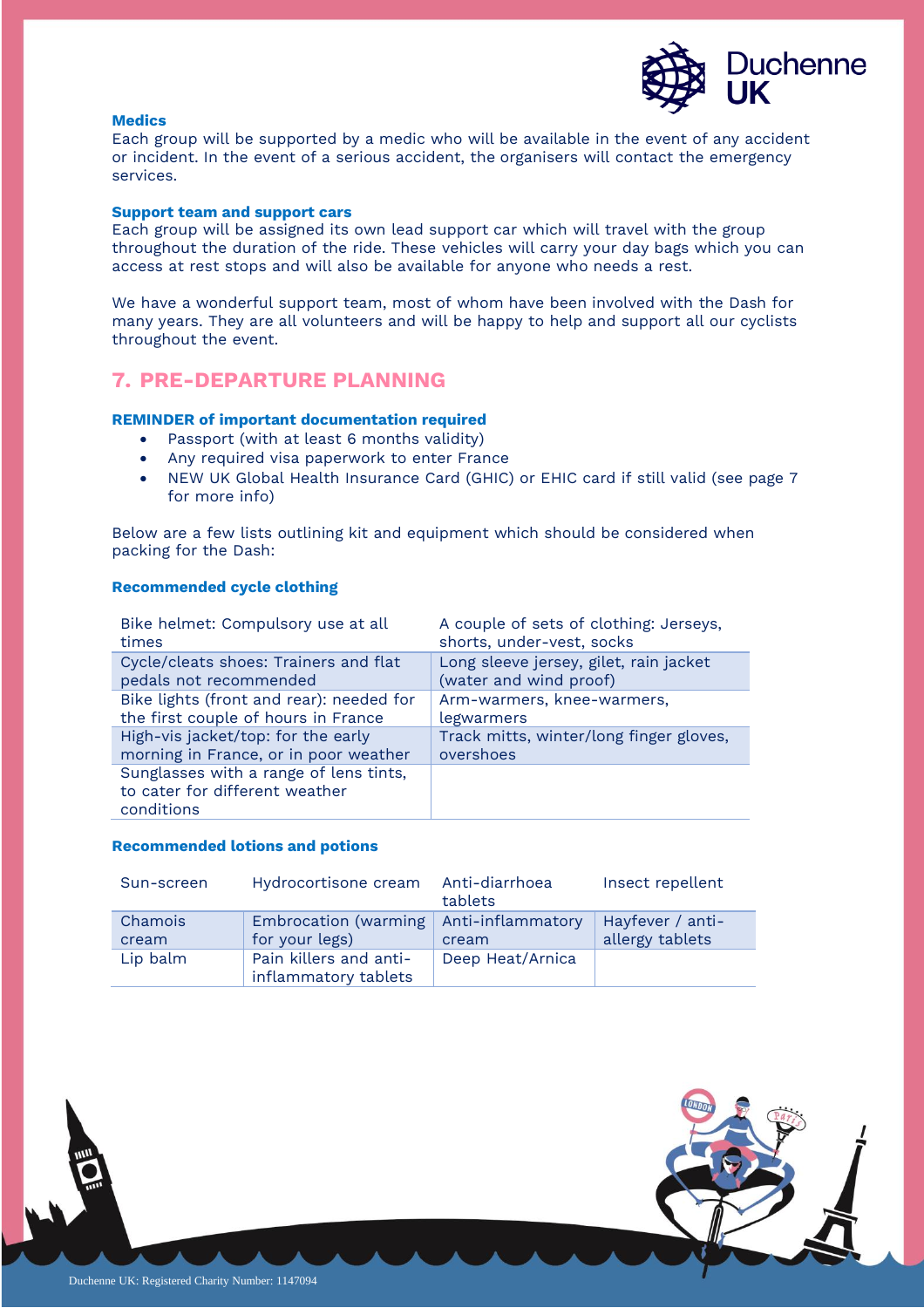

#### **General kit/equipment**

| Mobile Phone and charger | Small saddle pack containing: |
|--------------------------|-------------------------------|
| Cash/credit cards        | Spare tubes (3 or 4)          |
| Travel adaptor           | Multi-tool                    |
|                          | Tyre levers                   |
|                          | CO2 inflator & canisters/pump |
|                          | Tyre sealant                  |
|                          | Valve extenders               |

#### **Please note**

- **Wheels:** Please DO NOT use tubular type/carbon wheels. Repairs to this type is difficult and time consuming and this outweighs any performance advantages. Road surfaces are generally good but avoiding potholes and debris in the road is more difficult at night so we recommend using a robust set of aluminum wheels rather than your super lightweight set.
- **Navigation/GPS:** It is recommended that you use a Garmin GPS device capable of route navigation that can display a Map My Ride or Ride with GPS route file. A downloadable link to the route will be circulated 48 hours before the ride, so that you can upload this onto your device.

# **8. WILL'S CYCLING SKILL SESSION: SATURDAY 21ST MAY**

The Duchenne Dash is an endurance cycling challenge and as such, we strongly recommend that all our cyclists undertake a suitable amount of training to ensure you can complete the ride safely and enjoyably.

Our lead Ride Captain and cycling legend, Will Pearson, is going to lead a Cycling Skills Session, to help you prepare for your challenge. The two-hour session will take place in Richmond Park, run by Will and our experienced Ride Captains. The aim is to build on your training and will take place Saturday 21<sup>st</sup> May 2022.

We will offer novice and advanced sessions on the day. These will cover the following areas to enhance your cycling skills, plus you'll also have the opportunity to speak to our Ride Captains and other experienced Dashers about what to expect for the event, training tips and kit recommendations.

#### **Novice**

- Basics gear use discipline
- Following a wheel
- Climbing discipline
- Descending
- Drinking from a bottle when riding
- Basic hand signals
- Group riding
- Cafe etiquette; coffee and cake consumption

#### **Saturday 21 st May: Session 2**

#### **Advanced**

- Riding as a 'domestique'
- Sprinting skills
- Riding faster on climbs
- Descend faster without pedalling
- Hand signals revisited
- Through and off (rotating lead place)
- Flying lap
- Advanced cafe etiquette; coffee and cake consumption

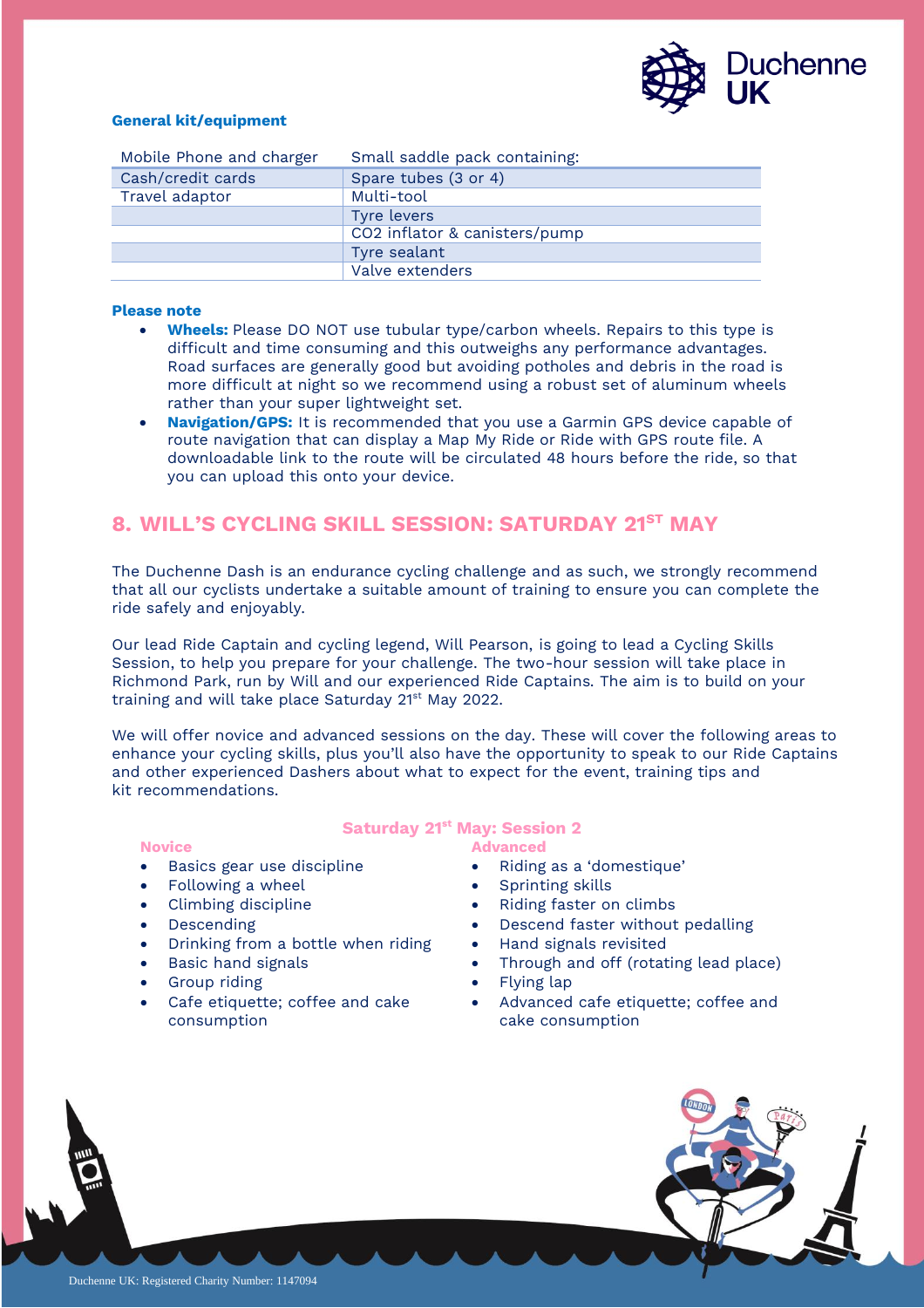

For any first-time Dashers, (and indeed any old-timers), especially

those who have not undertaken a huge amount of cycling in the past, we **strongly recommend** that you try to sign up to at least one of the skills sessions. They really are hugely valuable and will help make your Dash experience a positive one.

**Meeting time: 08:30, to cycle as a group to Richmond Park Meeting point: Pearson Cycles,** 232 Upper Richmond Road West, East Sheen, London, SW14 8AG [\(http://www.pearsoncycles.co.uk\)](http://www.pearsoncycles.co.uk/) **How to book a place on one (or both) of Will's Cycling Skill Sessions:**  Please email the Dash team: [Dash@duchenneuk.org](mailto:Dash@duchenneuk.org)

# **9. WHAT TO PACK AND HOW**

The Duchenne Dash is a challenging endurance event, but can be made easier by careful packing and the right kit. Whilst we hope for good weather, this cannot be guaranteed, so it is worth packing for the worst-case scenario, to make sure you are not caught out by cold and wet conditions.

It's worth bringing sufficient changes of kit to allow you to change into fresh kit at the feed stops. This is obviously essential in the event of wet weather but will also help to make you more comfortable even in good weather.

Everyone is required to bring 3 bags (as outlined below)

You may think you are packing 'wisely' by bringing fewer, larger bags but this does not work from a logistical perspective and larger/heavier bags cannot be accommodated on our support vehicles.

Larger/heavier bags will NOT be accepted onto support vehicles at Herne Hill

## **1. Day bag**

You will be given a rider day bag as part of your registration pack when you arrive at Herne Hill. This will be colour specific to your paced speed group. This bag will remain with you throughout the ride, and should include spare clothing and other items you will need during the ride itself (listed below).

This bag will travel in your accompanying support vehicle throughout the ride and you will be able to access this bag at all rest stops.

#### **Please note**

• This bag will be the only bag permitted into the support vehicle as space is limited; please only pack the essentials

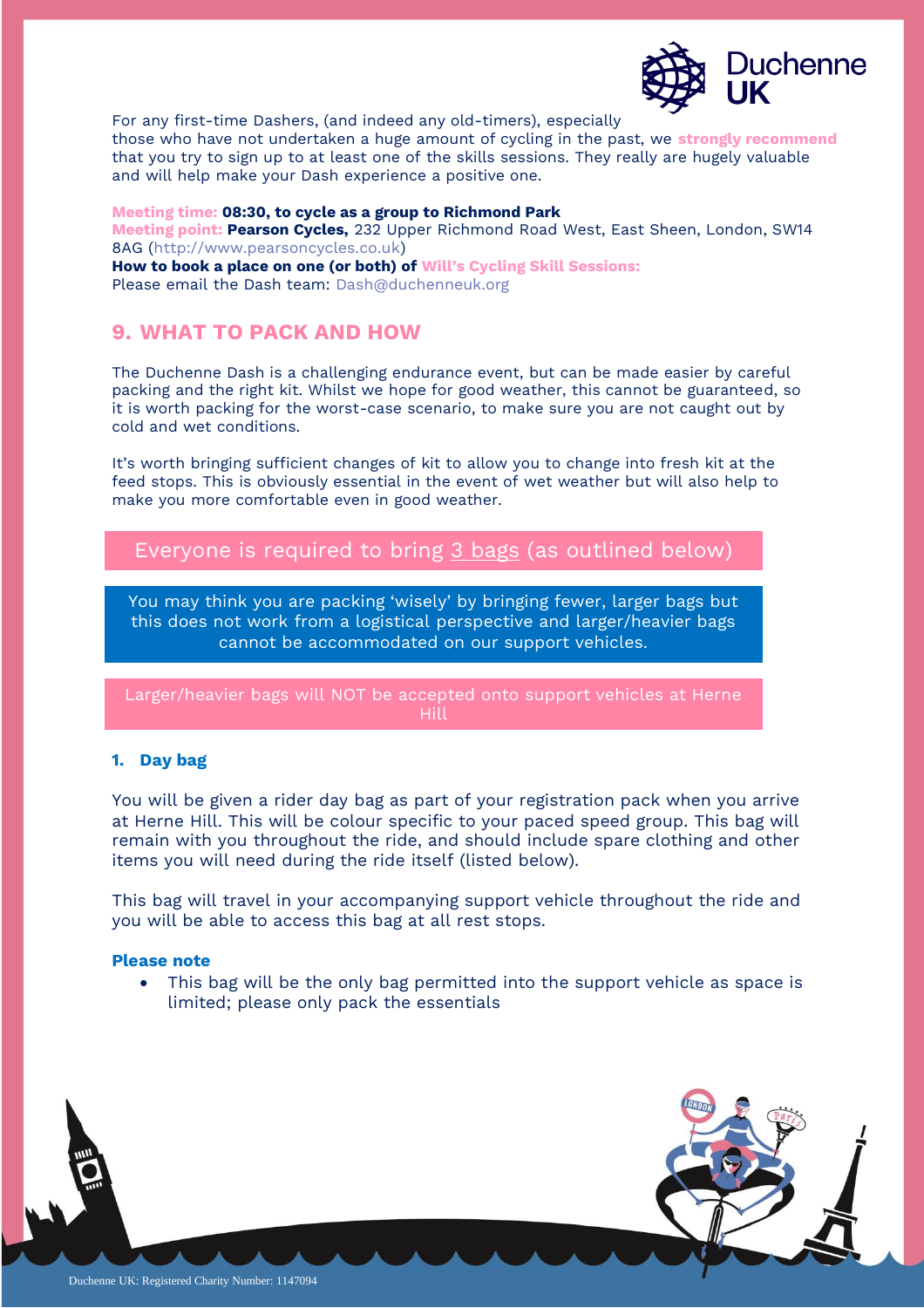

#### **Suggested items for your day bag**

| GHIC (or EHIC) card | Sun cream                                 |
|---------------------|-------------------------------------------|
| Cash/credit card    | Chamois cream                             |
| Rain jacket, gilet  | Saddle pack (suggested contents on p13)   |
| Rain/warm clothing  | Energy gels/bars, electrolyte sachets etc |
| Spare kit           | Phone charger                             |

# **2. Ferry bag**

Your ferry bag is a (SMALL) rucksack, containing ONLY kit you require in Newhaven/on the ferry

Anything larger than a (SMALL) rucksack will not be permitted on the support vehicle

This bag needs to be a rucksack as you will have to cycle with it to the

#### **Please note:**

- You will only have access to your ferry bag in Newhaven and on the ferry. In Dieppe it will be put back on a support van and taken directly to Paris
- You need to be able to attach a sleeping bag and roll mat to your backpack as these will be needed on the ferry

### **Suggested items for your ferry bag**

| PASSPORT and any visa documentation                                                                                                                          | Comfortable footwear to be worn onto<br>the ferry                                                                           |  |
|--------------------------------------------------------------------------------------------------------------------------------------------------------------|-----------------------------------------------------------------------------------------------------------------------------|--|
| Sleeping bag and yoga/roll-mat                                                                                                                               | Full change of clean/dry cycling<br>clothing for the morning. Clean shorts<br>and base layer are particularly<br>important. |  |
| Eye cover and ear plugs to help sleep<br>on-board                                                                                                            | SMALL wash bag and toiletries (towels<br>will be provided at the Premier Inn)                                               |  |
| Casual clothing to change into for the<br>ferry trip, after a shower at Newhaven                                                                             | Phone / Garmin charger                                                                                                      |  |
| Face covering; you'll need this when<br>you arrive at the port for check-in, and<br>you are required to wear a face<br>covering throughout the ferry journey |                                                                                                                             |  |

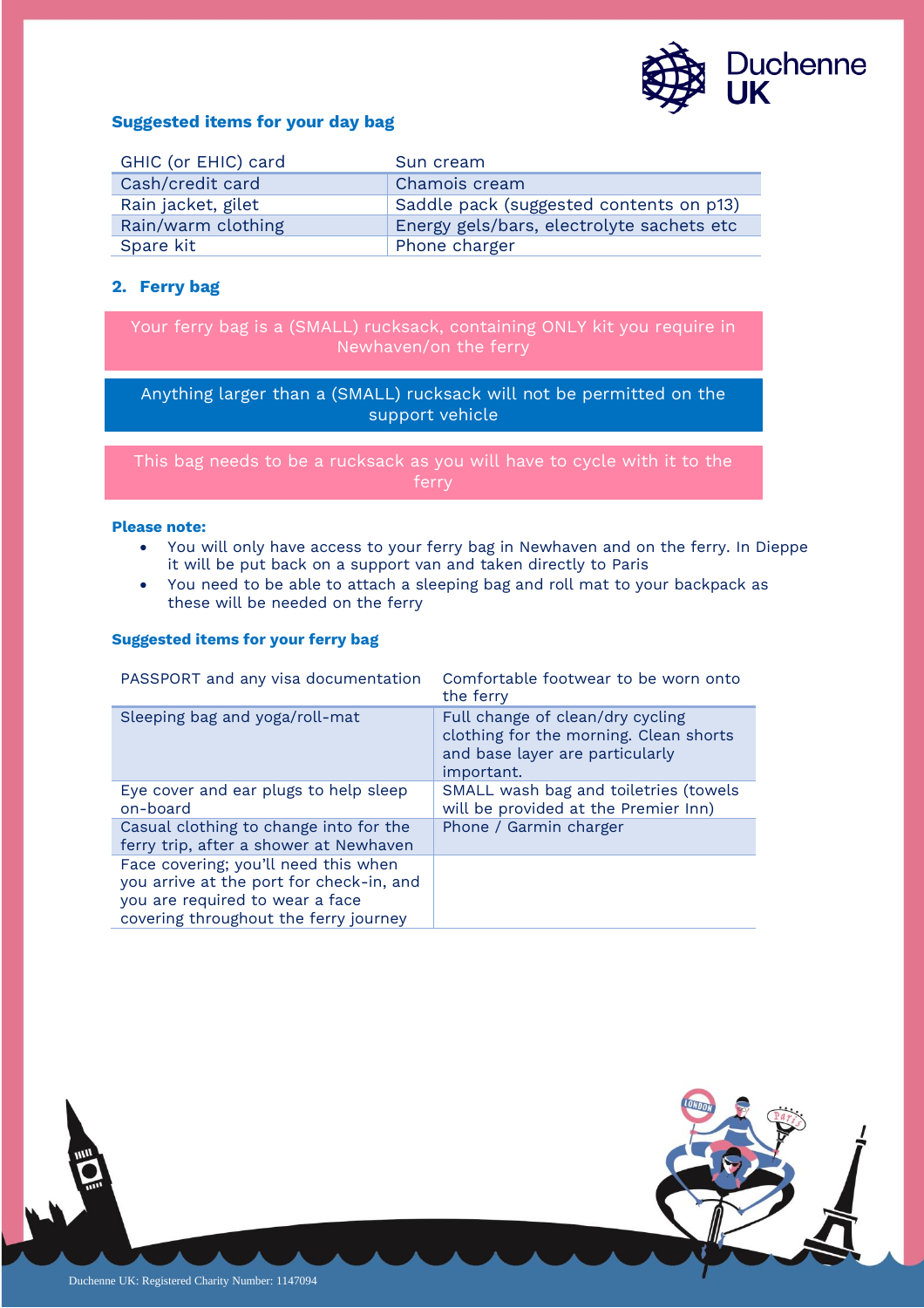#### **3. Paris bag**



Your Paris bag is a small/soft overnight bag (think airline hand luggage size), containing ONLY clothing you will require in Paris

Anything larger than a small/soft overnight bag will not be permitted on the support vehicle.

Your Paris bag will be taken directly from Herne Hill to Paris. In this bag you need to pack the clothing you will require at the end of the ride in Paris for the gala dinner and to travel back to London again. You'll also need a face covering for your return journey on the Eurostar. **Your Eurostar ticket should be placed in this bag.**

**You will NOT have access to this bag once you have left Herne Hill.** 

The Duchenne Dash Gala Dinner will take place in a stunning restaurant overlooking the Eiffel Tower. Smart/casual dress is perfect for this.

#### **Please note**

- These bags will be subject potential checks and searches at customs
- Our volunteers will **not** be responsible for the contents of any bags and in the event of any searches, you will be asked to be present
- Please pack these bags carefully and responsibly
- There is NO space for any bike bags/boxes. Any bike bags/boxes bought to the departure event will NOT be loaded onto the support vehicles. Please contact [Emily.waring@duchenneuk.org](mailto:Emily.waring@duchenneuk.org) with any questions or queries.

|  | <b>10. DRAFT SCHEDULE (subject to change)</b> |  |
|--|-----------------------------------------------|--|
|  |                                               |  |

| Date / time       | <b>Activity</b>                                             |  |  |  |
|-------------------|-------------------------------------------------------------|--|--|--|
| Friday 10th June  |                                                             |  |  |  |
| $10:30 - 11:30$   | Staggered arrival of all groups for registration, lunch and |  |  |  |
|                   | departure                                                   |  |  |  |
| $11:00 - 13:00$   | Lunch available                                             |  |  |  |
| 12:20             | Duchenne Dash official welcome                              |  |  |  |
|                   | Photo call                                                  |  |  |  |
| $13:00 - 13:30$   | Staggered departures of all groups                          |  |  |  |
| $14:15 - 15:10$   | Biggin Hill - 21KM                                          |  |  |  |
|                   | <b>Toilet stop only - 10mins</b>                            |  |  |  |
|                   | Very quick stop – water and snacks from support vehicles    |  |  |  |
| $15:55 - 16:55$   | FORRESTERS ARMS, FAIRWARP - 59KM                            |  |  |  |
|                   | Feed stop - 15mins                                          |  |  |  |
|                   | Refreshments, access to days bags, toilets and more water   |  |  |  |
| $17 - 25 - 18:40$ | PREMIER INN, NEWHAVEN - 93KM                                |  |  |  |
|                   | Showers and evening meal                                    |  |  |  |
|                   | Ferry bags available at the Premier Inn                     |  |  |  |
|                   | Breakfast bags distributed                                  |  |  |  |
|                   | Showers and hot meal available                              |  |  |  |
|                   | Ensure your passport is available in the bag you are        |  |  |  |
|                   | carrying onto the ferry                                     |  |  |  |
| 23:00             | LONDON<br>Ferry departure                                   |  |  |  |
|                   |                                                             |  |  |  |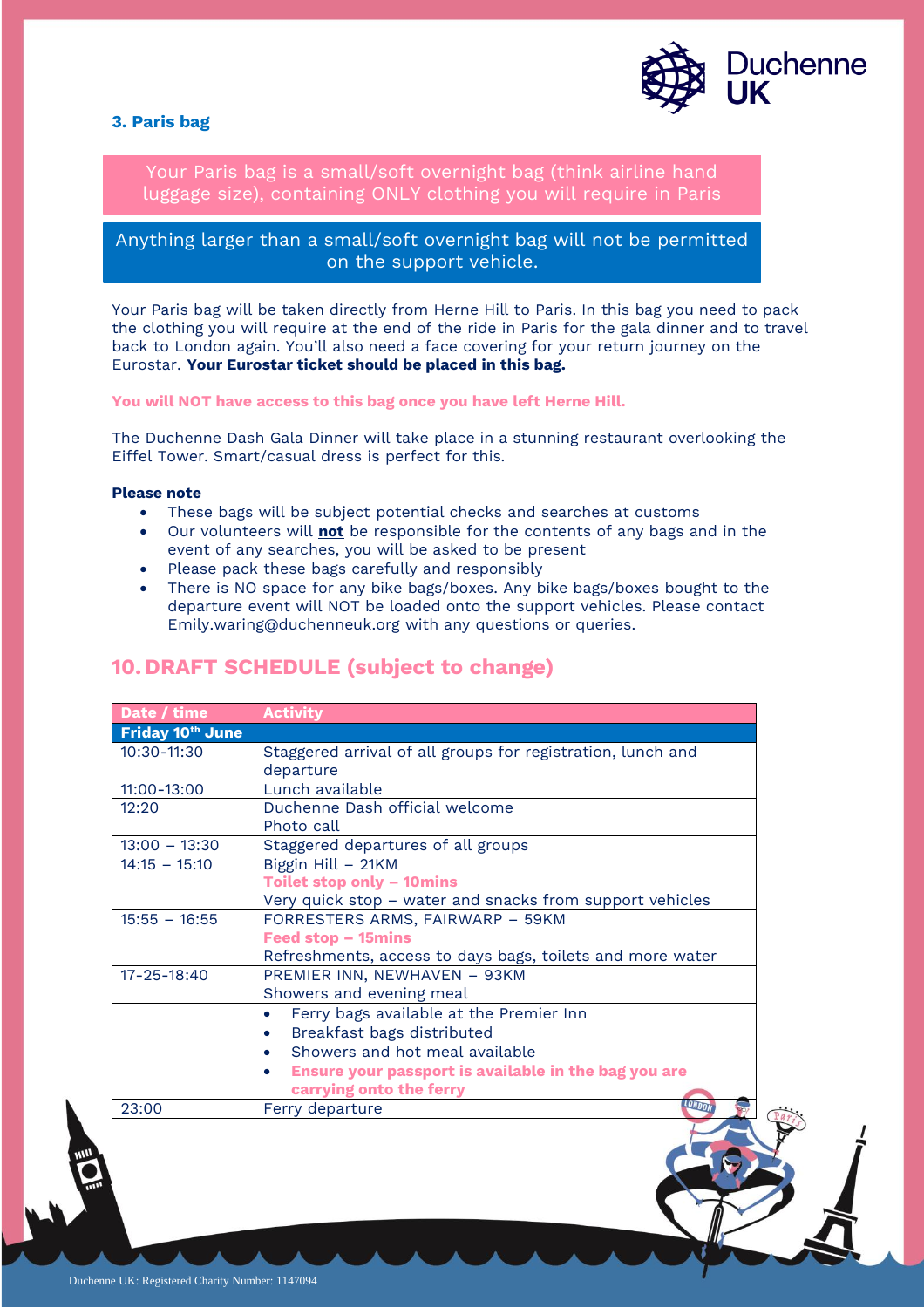

| <b>Saturday 11th June</b>    |                                                                       |  |  |  |
|------------------------------|-----------------------------------------------------------------------|--|--|--|
| 05:00 (local                 | Arrive in Dieppe                                                      |  |  |  |
| time)                        |                                                                       |  |  |  |
| $05:45 - 06:15$              | Staggered departures of all groups                                    |  |  |  |
| 07:00-08:00                  | St Saens - 34KM - FEED STOP - 10mins                                  |  |  |  |
|                              | Refreshments, access to days bags, toilets and more water             |  |  |  |
| 09:00-10:30                  | Gournay-en-Bray - 81KM - BREAKFAST STOP - 20 mins                     |  |  |  |
| $10:40 - 12:15$              | Gisors - 114KM - FEED STOP - 10mins                                   |  |  |  |
|                              | Refreshments, access to days bags, toilets and more water             |  |  |  |
| 13:30-15:00                  | <b>TBC</b>                                                            |  |  |  |
|                              | <b>REGROUPING LOCATION FOR ALL GROUPS</b>                             |  |  |  |
|                              | Light lunch, access to days bags, toilets and more water              |  |  |  |
| 15:00                        | All groups depart the final stop together                             |  |  |  |
| 17:30 (approx.)              |                                                                       |  |  |  |
|                              | Arrival at the Eiffel Tower - PHOTO CALL!                             |  |  |  |
| $17:30 - 18:00$              | <b>Bike return</b><br>$\bullet$                                       |  |  |  |
| 18:00-18:30                  | Check in at the hotel, collect all luggage<br>$\bullet$               |  |  |  |
|                              | Shower and change                                                     |  |  |  |
| $19:30 - 01:00$              | Duchenne Dash Gala Dinner                                             |  |  |  |
| Sunday 12 <sup>th</sup> June |                                                                       |  |  |  |
| $07:00 - 11:00$              | Breakfast available at the hotel                                      |  |  |  |
| 11:00                        | All guests to check out of the hotel and settle any room<br>$\bullet$ |  |  |  |
|                              | extras personally                                                     |  |  |  |
|                              | Guests to make own arrangement to get to the Eurostar<br>$\bullet$    |  |  |  |
|                              | terminal at Paris Gard du Nord                                        |  |  |  |
| 13:03                        | Eurostar departs arrives London 14:39                                 |  |  |  |
| 17:03                        | Eurostar departs arrives London 18:32                                 |  |  |  |

# **11. ROUTE**

**UK route: London to Newhaven (subject to change)** 

**Total distance:** 91.81KM

**Rest stops:** 21KM Biggin Hill toilet stop, 59KM Fairwarp feed-stop, 91.8KM Newhaven

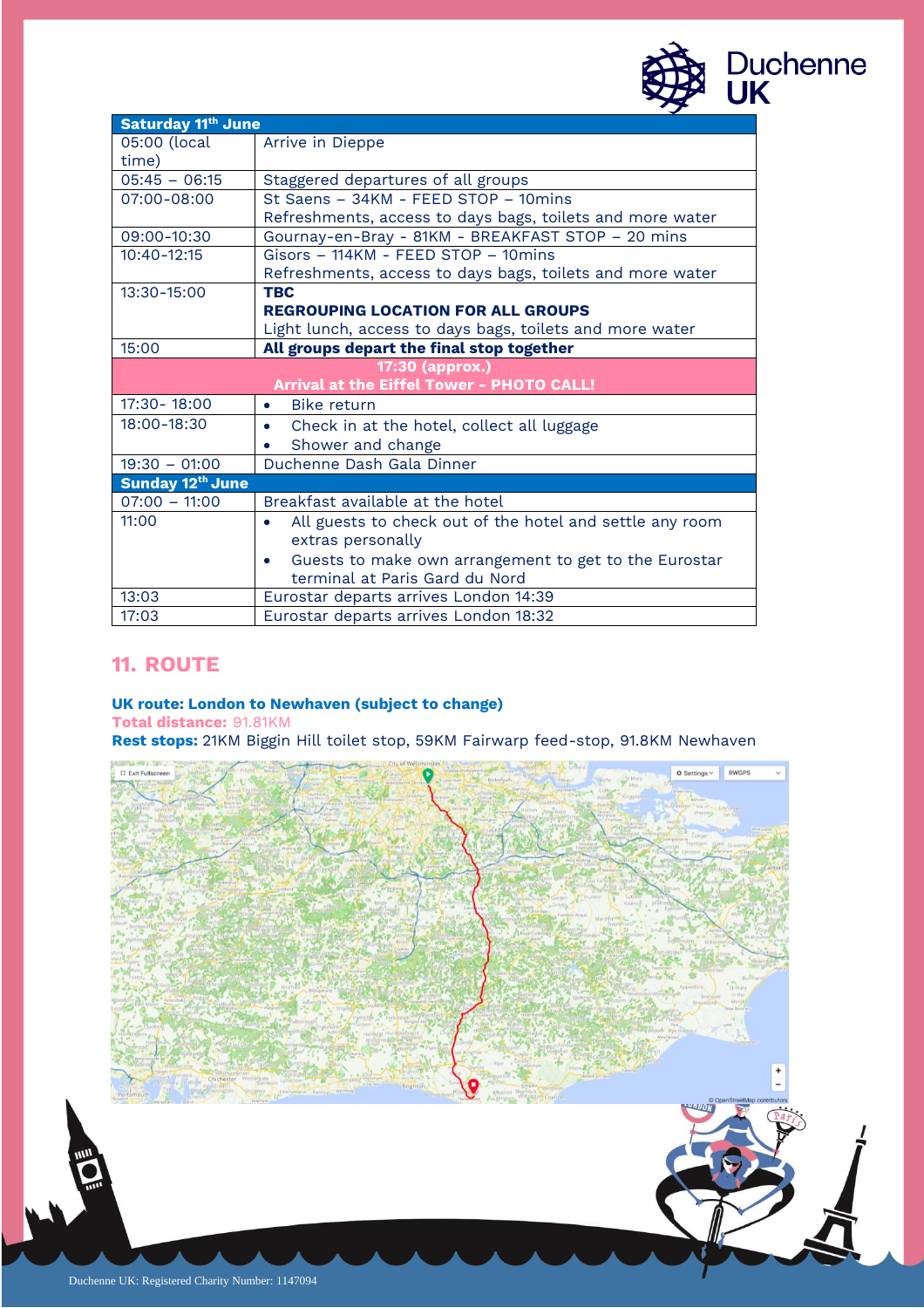

**Route link:** <https://ridewithgps.com/routes/38724705>

#### **France route: Dieppe to Paris**

**Total distance:** approx. 200KM **Route and rest stops: To be confirmed** 

# **12. BIKE PREPERATION**

It is strongly recommended that your bike is in tip-top condition for the Dash. Give it a good wash if it hasn't had one in a while or even better, treat it to a thorough service at **[Pearson](https://www.pearson1860.com/)** to ensure that everything is running sweetly.

Longstanding Dash Sponsors, Pearson, is offering special discount bike packages to all Dashers:

- 10% discount on all clothing, parts and accessories in store
- £70 reduction for a three-hour Precision Bike Fitting session (from £275 to £205). Book online at<https://www.pearson1860.com/pages/precision-bike-fitting-london>

Particular areas to pay attention to are:

- **Tyres:** Check that they are free from cuts and have a sufficient amount of tread. If you have been having more punctures than usual recently it's a sign that your tyres need changing (no TUB tyres please)
- **Brake blocks:** Check that the pads have plenty of life in them and replace if necessary
- **Gearing:** Ensuring you have the correct gear ratios on the bike makes a big difference to your enjoyment of the event. Compact chainsets are becoming standard issue in sportive circles now, offering a lower range of gears for tackling the hills. 50-34 chain rings combined with 12-25 or 12-27 cassette is a popular setup that would suffice for the moderate hills you will encounter between London and Paris

#### **Please note**

• This ride is **NOT** a race. Therefore, super lightweight race tyres are not recommended. You are strongly advised you use tyres with some puncture protection such as Schwalbe Durano plus or Continental Gator Skins, which will help reduce or eliminate the number of punctures and enhance your ride experience.

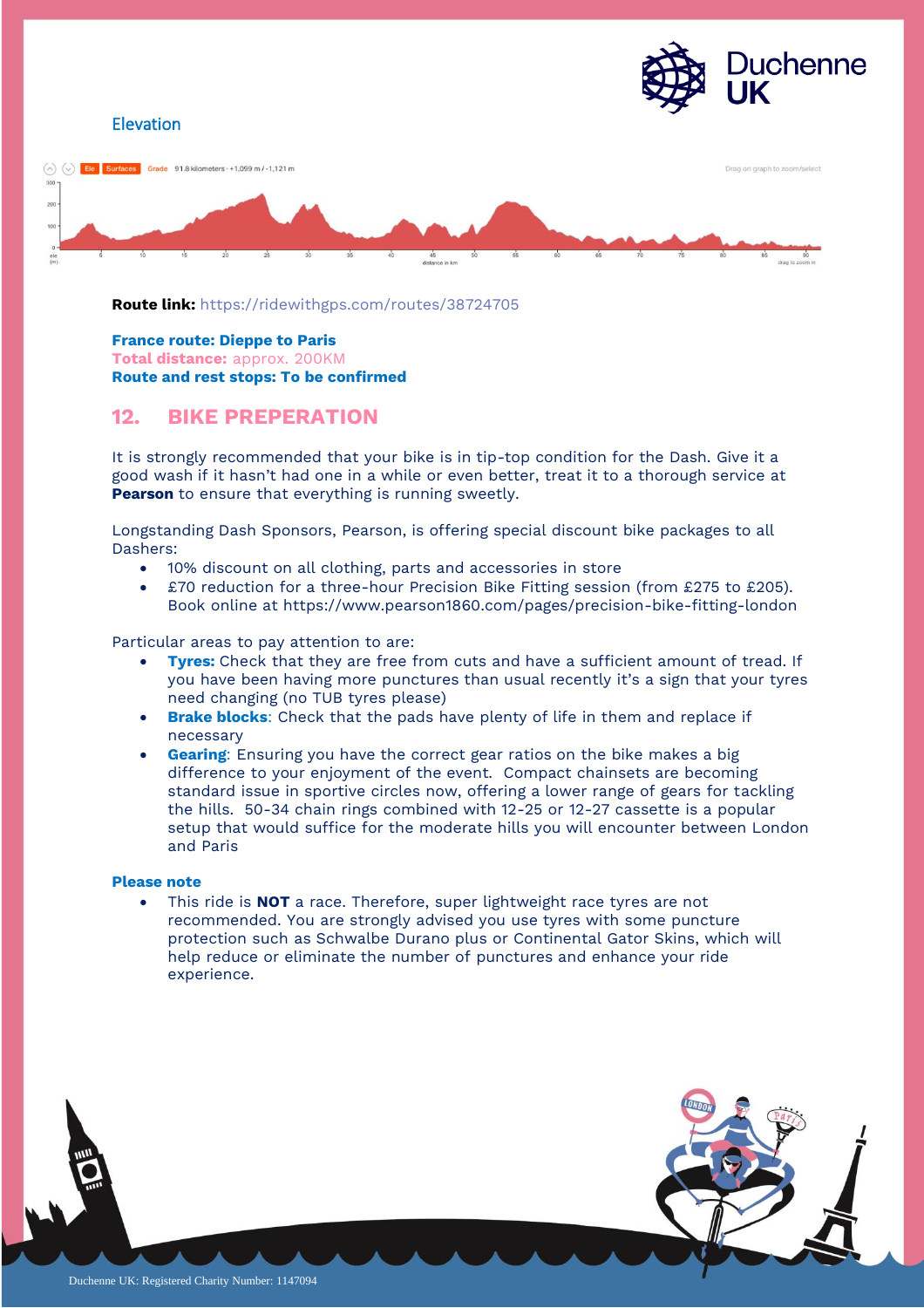

# **13. RIDING POSITION**

In the lead up to the event you should aim to settle on a comfortable riding position and stick to it.

**Do**

• Buy new kit **NOW** and then train in it over the coming weeks and months, so you get used to it and it is comfortable

#### **Do not**

- Make any last-minute changes to your bike set up (saddle height and handlebar setup)
- Experiment with those new shiny shoes and pedals you've just bought, as the combination of increased mileage and new kit has the potential to give you a little niggle that could ruin your ride

# **14.CYCLE ETIQUETTE AND PROTOCAL**

Cycling etiquette boils down to SAFETY. Your safety and the safety of the people riding around you.

Please review and familiarise yourself with following guidelines:

- 1. **Obey the road laws.** There is no amnesty for cyclists.
- 2. **Be spatially aware.** Everything you do has a knock-on effect on everyone behind and beside you.
- 3. **Share the road wisely.** Ride a maximum of two abreast and single file when there is less space.
- 4. **Be predictable with all your actions and communicate.** Maintain a steady consistent line and avoid braking or changing direction suddenly. If you need to avoid an obstacle, do so smoothly and with grace. Maintain the same speed as the rest of your group without constantly surging or braking.
- 5. **Point out and call hazards ahead.** These include potholes, drain grates, stray animals, opening car doors, parked cars, broken glass or other dangerous debris. Use "car up" or "car back", for example, or "slowing" if you or the riders in front of you are slowing.
- 6. When coming up to lights and they are amber or red call "lights", to add effect call "stopping". If very close to the intersection and they go amber call "rolling". A long group may need to split and a responsible rider in the middle of the bunch will call "stopping" to prevent riders behind entering the intersection when red.
- 7. **Leave the music at home.** If you can't hear other riders, calls and traffic, a fall is inevitable.
- 8. **Please DO NOT 'half-wheel'** (*definition of half-wheeling: When the person on the right hand side gets slightly ahead and the person on the left hand side feels obliged to up the speed a little bit. Before you know it the entire club is rushing forward and then the slower riders get dropped).* When at the front of a group, keep the bikes handlebar to handlebar. If one rider is half a wheel ahead then this is amplified through the bunch behind and disrupts the flow of the bunch. If you are paired with a half-wheeler, politely let them know!
- 9. **Hold a Wheel and Line.** Maintain a 30cm (1 foot), or less, gap between you and the wheel in front and very slightly to one side. You will get a good draft, however if anyone should suddenly slow up, you will not ride into them. If you don't hold a wheel, expect riders to come around you. If you are not comfortable riding close to the wheel in front don't ride in a bunch or go to the back.

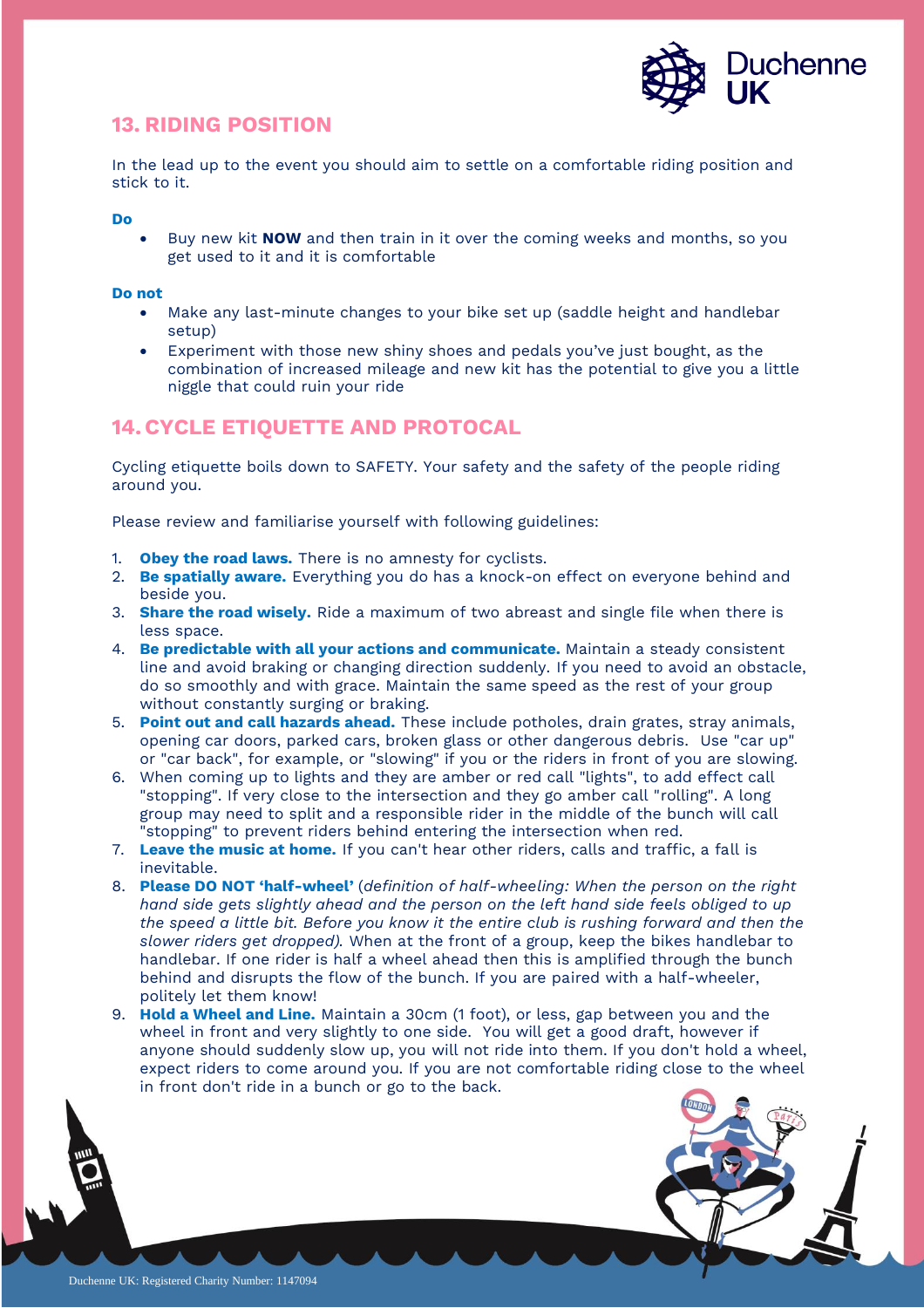

- 10. **Do not overlap or cross wheels.** A slight direction change can cause wheels to touch. Almost always the rider behind falls and then takes other riders down as well. Protect your front wheel.
- 11. **Keep left.** Allow riders or another bunch to pass safely on your right. Pass other riders and groups on your left. If you come up to or are overtaken by a bunch and wish to join or 'sit in', join at the back of the bunch. Do not push in; it will force the outside rider into traffic**.**
- 12. **When climbing hills, avoid following a wheel too closely.** Many riders often lose their momentum when rising out of the saddle on a hill, which can cause a sudden deceleration. This can often catch a rider who is following too closely, resulting 'crossed wheels' and a fall.
- 13. If you want to spit or snot, look around and move out of the draft momentarily and return to the paceline when you're done! **Spitting Is not nice, and not Covid-friendly!**
- 14. **Share the love.** A smile and a wave go a long way if a driver has waited for a cyclist to get through a junction. Say hello to other cyclists on the road as you pass.

# **15. PUNCTURE PROTOCAL**

Punctures generally happen because of poor tyre pressure or worn tyres that need replacing. Therefore, to help reduce the chances of punctures, please ensure that you check your tyre pressure and replace any worn tyres before commencing the ride (this falls within the recommended pre-ride bike service).

However, it is appreciated, that external objects and incidences also causes punctures and on a ride of this length, punctures are inevitable.

Please familiarise yourself with the following puncture protocol, so should you or any of your fellow riders get into trouble, everyone is aware of what to do.

- Should you or a fellow rider get a puncture, please ensure you let those around you know that you are slowing before stopping
- Always ensure you try to stop in a safe location at the side of the road
- Notify a Ride Captain, as soon as you have stopped and it is safe to do so. Advise the Ride Captain if you think you will require mechanical assistance
- The Ride Captain will notify the mechanic
- When stopped at the side of the road, in a safe location, remove the damaged wheel, and if time permits and you have the necessary tools, attempt to remove the tyre and tube
- Once the wheel has been removed, hold the punctured wheel high above your head for mechanics to see that you need assistance
- Where possible, time and issue depending, your puncture will be fixed onsite, allowing you to re-join the ride
- Should the damage be more severe and require longer to fix there are two possible outcomes:
	- o You may be given a replacement 'service wheel', which will enable you to continue to the next rest stop, where mechanics will repair your wheel/tyre and then swap it back onto your bike
	- o You may be required to 'mount up' into the mechanics van and it will be repaired on the move/at the next rest stop. You will then join the ride at the next rest stop
- One Ride Captain will always remain with the cyclist who is suffering a puncture and ensure that a suitable solution has been offered before continuing on with the ride